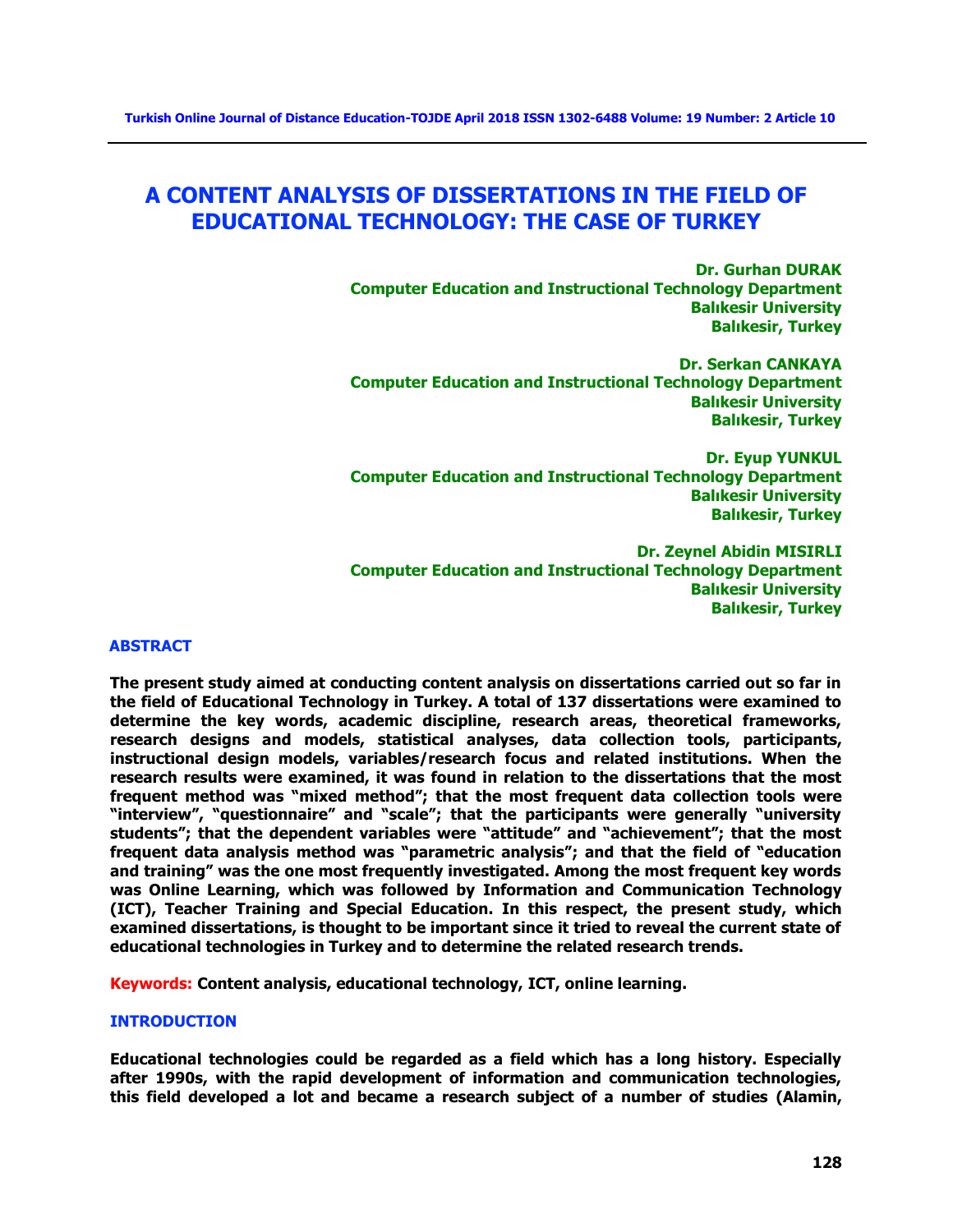**Shaoqing & Le, 2015; Alper & Gulbahar, 2009; Hart & Laher, 2015; Nye, 2015). In related literature, it is seen that the concepts of educational technologies and instructional technologies are used interchangeably and that several definitions of the concepts were provided (Lakhana, 2014). In the world, Association for Educational Communications and Technology (AECT), which has the oldest and most important place in relation to this subject (Lakhana, 2012), defines educational technology as an appropriate technological process, facilitating learning by using and creating sources and increasing the performance (Januszewski & Molenda, 2008). The concept of educational technologies is quite a general concept. Such concepts as computer-aided instruction, computer-based instruction, elearning, mobile learning, web-based teaching, Information and Communication Technologies (ICT) in education, learning technologies, multimedia learning and online learning could all be said to belong to the field of educational technologies. In this respect, in related literature, compilation studies which included these concepts were examined.** 

**It could be stated that the development of the field of educational technology in Turkey started with the establishment of departments of Computer Education and Instructional Technologies (CEIT) in 1998 to train undergraduate students who will become teachers of information technologies at schools belonging to the Ministry of National Education. When the postgraduate curricula of CEIT departments are examined, it is seen that the focus is intensively on educational technologies. Also, even a doctorate program in Hacettepe University in Ankara is called Education Technologies, which is actually executed by the faculty members of the department of CEIT at the university.** 

**It is important for researchers and educators, who are practitioners of education technologies, to follow the academic developments regarding education technologies (Thompson, 2005). However, the high number of studies conducted in this field makes it difficult to recognize the historical development of the field and to follow the current trends. Therefore, it is important to conduct studies which will reveal the historical development of educational technologies and the current trends in the field and which will provide educators, researchers and administrators with insights in the field. Master of Arts studies are generally regarded as studies which allow students to learn research methods. On the other hand, in dissertations, what is more important is significance of the study for the related field and its contribution to the literature. Also, what five academicians forming a dissertation jury focus on most is the contribution of the dissertation to the field. In this respect, dissertations could be said to be quite valuable studies that fill an important gap in related literature. The field of educational technologies is quite a large and comprehensive field, and it is almost impossible to reach the related dissertations throughout the world. In this respect, the sample of Turkey was selected from this large universe, and all the dissertations conducted in Turkey were reached. Therefore, it may not be possible to generalize the results of the present study for the whole world. However, it is thought that the study will provide insights for researchers carrying out studies in the field of educational technologies.** 

**The present study aimed at conducting content analysis on the dissertations carried out so far in the field of educational Technologies and CEIT in Turkey to help people interested in educational technologies become prepared for difficulties likely to be experienced in their studies.** 

#### **RELATED REVIEW STUDIES IN LITERATURE**

**In literature, there are a number of review studies conducted in the field of educational technology. Within the scope of the present study, 15 review studies were reached. In most of these studies, which included use of the content analysis method, the articles were examined, and in the rest of them, the theses and dissertations were examined. Table 1**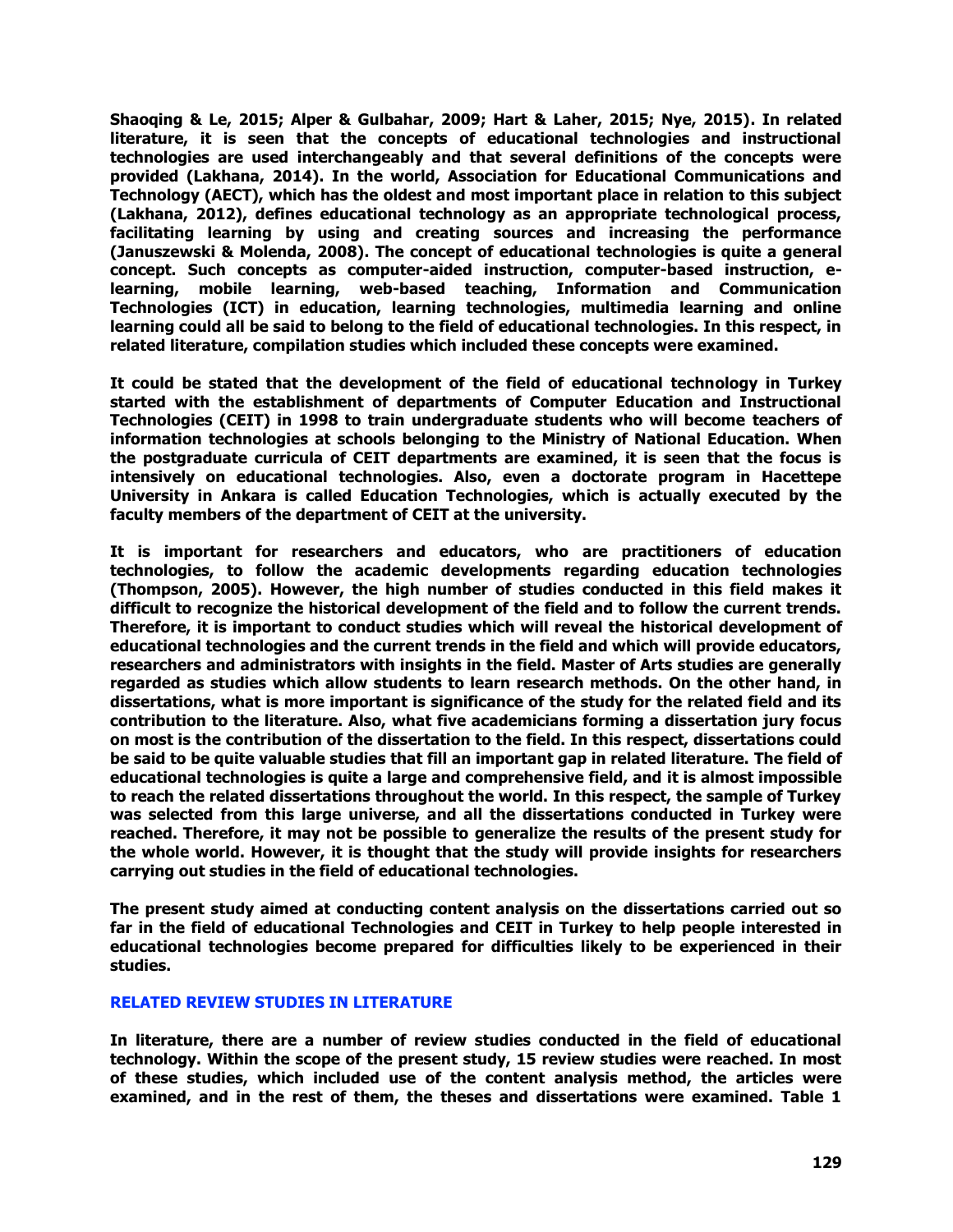**presents such data regarding these studies as scope, year and the number of publications examined.** 

| <b>Researcher</b>                                                            | <b>Scope</b>                                                                                                    | Years             | <b>Number</b><br>of<br><b>Publications</b><br><b>Examined</b> |
|------------------------------------------------------------------------------|-----------------------------------------------------------------------------------------------------------------|-------------------|---------------------------------------------------------------|
| (Klein, 1997)                                                                | Articles published in the journal of<br><b>Educational Technology Research and</b><br><b>Development</b>        | 1989-1997         | 100                                                           |
| Caffarella (1999)                                                            | <b>Dissertations conducted in the field of</b><br>education technologies in USA                                 | 1977-1998         | 2689                                                          |
| (Mona Masood, 2004)                                                          | Articles published in the journal of<br><b>Educational Technology Research and</b><br><b>Development</b>        | 1993-2002         | 200                                                           |
| (Simsek et al., 2008)                                                        | Dissertations published in the field of<br>education technologies in Turkey                                     | 1996-2006         | 64                                                            |
| Alper & Gulbahar, (2009)                                                     | All the articles published in the<br>journal of The Turkish Online Journal<br>of Educational Technology (TOJET) | 2003-2007         | 187                                                           |
| <b>Erdogmus</b><br>&<br>Cagiltay<br>(2009)                                   | Theses and dissertations conducted in<br>the field of CEIT in Turkey                                            | <b>Until 2008</b> | 248                                                           |
| (Simsek et al., 2009)                                                        | M.A. theses published in the field of<br>education technologies in Turkey                                       | 2000-2007         | 259                                                           |
| (Kurt, Sahin Izmirli,<br>&<br>Karakoyun, 2009)                               | theses<br>and<br>dissertations<br><b>M.A.</b><br>conducted in the field of CEIT in<br>Turkey                    | 2002-2008         | 106                                                           |
| (Bozkaya, Erdem Aydin,<br>& Genc Kumtepe, 2012)                              | Articles published in Turkish Online<br>Journal of Educational Technology<br>(TOJET)                            | 2008-2011         | 273                                                           |
| (Goktas et al., 2012)                                                        | Articles published in 32 SSCI-indexed<br>international journals in the field of<br>education technologies       | 2000-2009         | 460                                                           |
| (Kucuk, Yilmaz, Aydemir,<br>Baydas, & Goktas, 2013)                          | Articles published in the field of<br>education technologies<br>in<br><b>SSCI-</b><br>indexed journals          | 2002-2011         | 1019                                                          |
| (Kilic-Cakmak,<br>Cebi,<br>Mihci,<br>Gunbatar,<br>&<br><b>Akcayir, 2013)</b> | Articles published in six SSCI-indexed<br>journals in the field of education<br>technology                      | 2011              | 600                                                           |
| (Sezer, 2013)                                                                | Articles published in SSCI-indexed<br><b>journals</b>                                                           | 2010-2011         | 263                                                           |
| <b>Jaewoo</b><br>&<br>Woonsun,<br>(2014)                                     | Articles published in the Journal of<br><b>Educational Technology</b>                                           | 1985-2013         | 645                                                           |
| (Baran, 2014)                                                                | <b>ERIC-indexed articles</b>                                                                                    | 2000-2014         | 37                                                            |
| (Karoglu, 2015)                                                              | Studies in the field of education<br>technologies in four SSCI-indexed<br>journals                              | 2005-2015         | 112                                                           |
| (Kilic<br>Cakmak<br>et<br>al.,<br>2016)                                      | Articles published in SSCI-indexed<br>journals in the field of education<br>technologies                        | 2014              | 583                                                           |

**Table 1. Review studies conducted in the field of Education Technologies in related literature**

**When the keywords and research topics used in some of the studies reported in related literature were examined, it was seen that they mostly included such concepts as media, instructional design, computer-based and network-based technologies, distance learning, teaching-learning approaches, multimedia, teacher training and ICT. Table 2 presents the results of content analysis conducted on the review studies in related literature in terms of**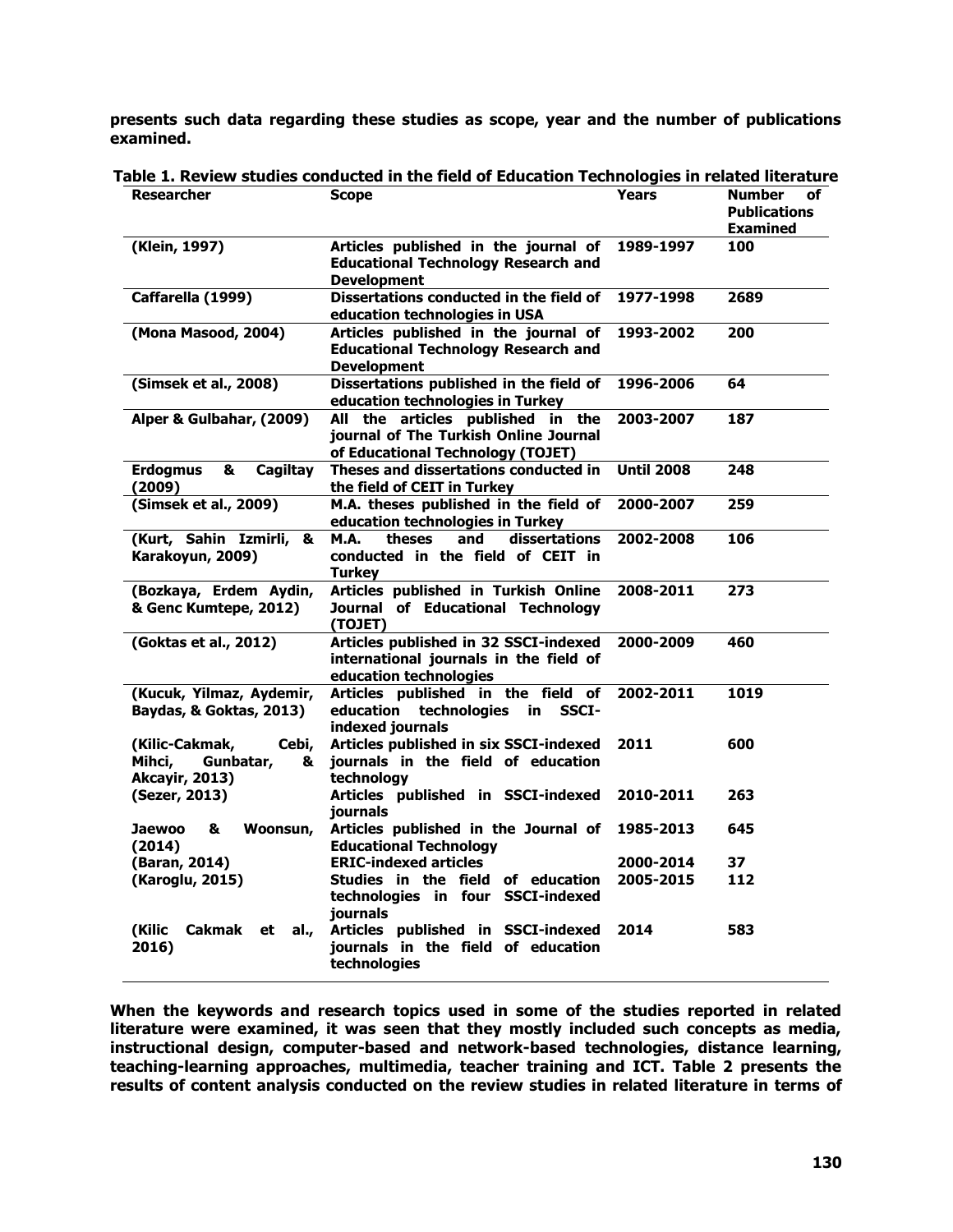**the keywords and research topics included in the studies. The findings obtained in these review studies summarized in Table 1 are presented under the related headings in this paper.**

| <b>Keywords / Research Topics</b>       | <b>Reviews</b>              |
|-----------------------------------------|-----------------------------|
| Media                                   | (Jaewoo & Woonsun, 2014)    |
| <b>Instructional Design</b>             | (Jaewoo & Woonsun, 2014)    |
|                                         | (Kilic Cakmak et al., 2016) |
| <b>Computer-based and Network-based</b> | (Alper & Gulbahar, 2009)    |
| technologies                            | (Simsek et al., 2008)       |
| <b>Distance Learning</b>                | (Alper & Gulbahar, 2009)    |
|                                         | (Simsek et al., 2008)       |
|                                         | (Simsek et al., 2009)       |
|                                         | (Kurt et al., 2009)         |
| <b>Teaching-learning approaches</b>     | (Simsek et al., 2008)       |
|                                         | (Simsek et al., 2009)       |
| <b>Multimedia</b>                       | (Goktas et al., 2012)       |
|                                         | (Kurt et al., 2009)         |
| <b>Teacher Training</b>                 | (Goktas et al., 2012)       |
| ICT                                     | (Kilic Cakmak et al., 2016) |

**Table 2. Keywords / Research Topics in literature**

**When the review studies were examined with respect to their research designs, it was seen that quantitative designs were prominent (Alper & Gulbahar, 2009; Bozkaya et al., 2012; Goktas et al., 2012; Kilic Cakmak et al., 2016; Kilic & Karadeniz, 2004; Kurt et al., 2009; Kurtoglu & Seferoglu, 2013; Kucuk et al., 2013; Sezer, 2013; Simsek et al., 2008). In these quantitative studies, the most frequent methods used were experimental and survey research designs (Erdogmus & Cagiltay, 2009; Goktas et al., 2012; Kilic-Cakmak et al., 2013; Kurt et al., 2009; Kucuk et al., 2013; Simsek et al., 2008), while in qualitative studies, the case study method (Goktas et al., 2012; Klein, 1997; Kucuk et al., 2013) was more popular.** 

**In few compilation studies which analyzed theoretical grounds, it was seen that such theoretical grounds as constructivism, collaborative learning, computer-based instruction, social learning and problem-based learning (Alper & Gulbahar, 2009; Bozkaya et al., 2012; Jaewoo & Woonsun, 2014) were prominent. When the studies were examined with respect to the data collection tools, it was seen that the most frequent data collection tools applied in quantitative studies were questionnaire and scale, while in qualitative studies, the most frequent data collection tool was interview (Alper & Gulbahar, 2009; Baran, 2014; Bozkaya et al., 2012; Kilic Cakmak et al., 2016; Kilic-Cakmak et al., 2013; Durak et al., 2017; Kucuk et al., 2013; Sezer, 2013; Simsek et al., 2008, 2009).**

**In terms of research samples, university students and K12 students (Alper & Gulbahar, 2009; Bozkaya et al., 2012; Karoglu, 2015; Kilic Cakmak et al., 2016; Kilic-Cakmak et al., 2013; Kucuk et al., 2013; Sert, 2010; Simsek et al., 2008) were the most popular groups. With respect to the size of the research sample, groups including members fewer than 100 (Goktas et al., 2012; Kilic Cakmak et al., 2016; Kucuk et al., 2013) were found to be more popular.** 

**When the review studies were examined with respect to the data analysis methods, it was found that the number of descriptive and inferential analyses (quantitative analyses) was balanced in most studies (Goktas et al., 2012; Kilic-Cakmak et al., 2013; Kucuk et al., 2013; Simsek et al., 2009). In descriptive statistics, frequency/percentage and central tendency were prominent, while in inferential statistics, t-test and variance analysis were more frequent (Goktas et al., 2012; Kucuk et al., 2013; Simsek et al., 2008). In qualitative studies,**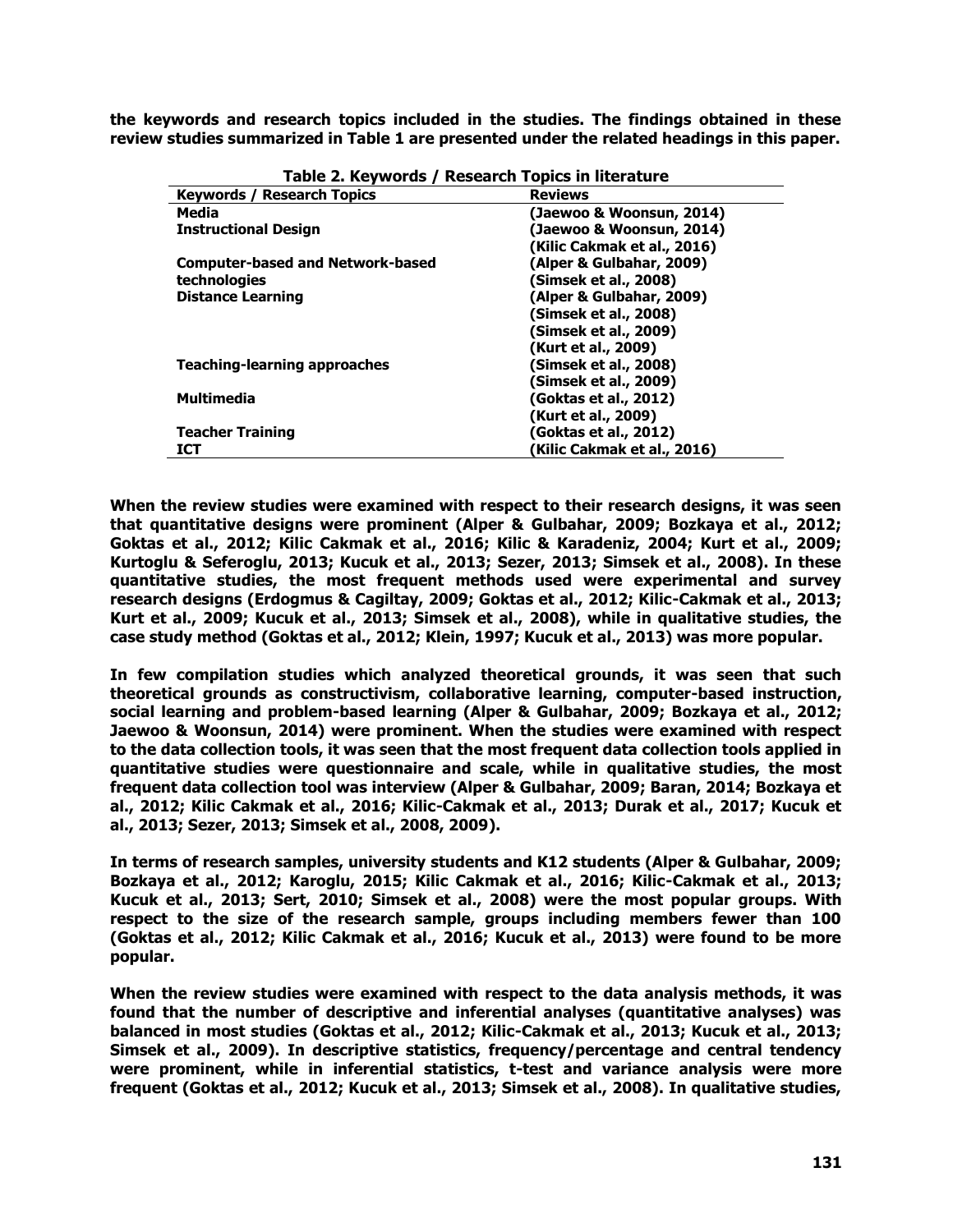**content analysis was prominent (Goktas et al., 2012; Kilic-Cakmak et al., 2013; Kucuk et al., 2013).** 

# **METHOD**

**In the present study, content analysis was conducted on the dissertations carried out so far in the field of CEIT and education technologies in Turkey. The dissertations were reached via the database of Turkish Council of Higher Education (TCHE). TCHE has an electronic database which includes all the M.A. theses and dissertations conducted so far in Turkey and which is accessible to all researchers.**

**While reviewing the literature, the following criteria were taken into account for the related dissertations:** 

**The dissertations should be;**

- **1. included in the database of TCHE,**
- **2. conducted in field of CEIT or education technologies,**
- **3. a dissertation,**
- **4. accessible to all researchers.**

**The dissertations were searched using the names of the department selected.** 

**As a result of this search, a total of 137 dissertations were reached (by April 20, 2016). However, 47 dissertations which were not accessible due to lack of access permission and 4 irrelevant dissertations were not included in the scope of the present study.** 

**In order to find answers to the research questions, content analysis was conducted, and the related dissertations were examined with respect to certain variables. The descriptive statistics regarding the variables in the dissertations were examined with percentages and frequencies. These statistics were then interpreted by comparing them with the results of other similar studies in related literature.** 

#### **The Explanation of Key Terms Used in Findings Section**

**The dissertations were examined to determine the key words, academic discipline, theoretical frameworks, research designs and models, statistical analyses, data collection tools, participants, instructional design models, variables/research focus and related institutions. These key terms have been examined under related headings in the section of findings. Under the heading of keywords, the words providing an idea about the contents of the dissertations were examined. The heading of academic discipline includes basic areas determined by TCHE for dissertations. Theoretical Framework was used to determine the theoretical structure on which the dissertations were based. In the dissertations which were examined, it was found that different research designs (qualitative, quantitative and mixed) and models regarding these designs were used. Statistical analyses were used to determine the statistical analyses applied in the dissertations. Under the heading of data collection tools, the data collection tools applied in different research designs in the dissertations were examined. Under the heading of participants, the most frequent types of participants in the dissertations were determined. The heading of instructional design models helped determine the frequency of use of instructional design models in the dissertations. Under the heading of the variables/research focus, the purpose was to determine the focus points of the dependent variables or of the studies. The heading of related institutions included the leading universities in the field in Turkey.**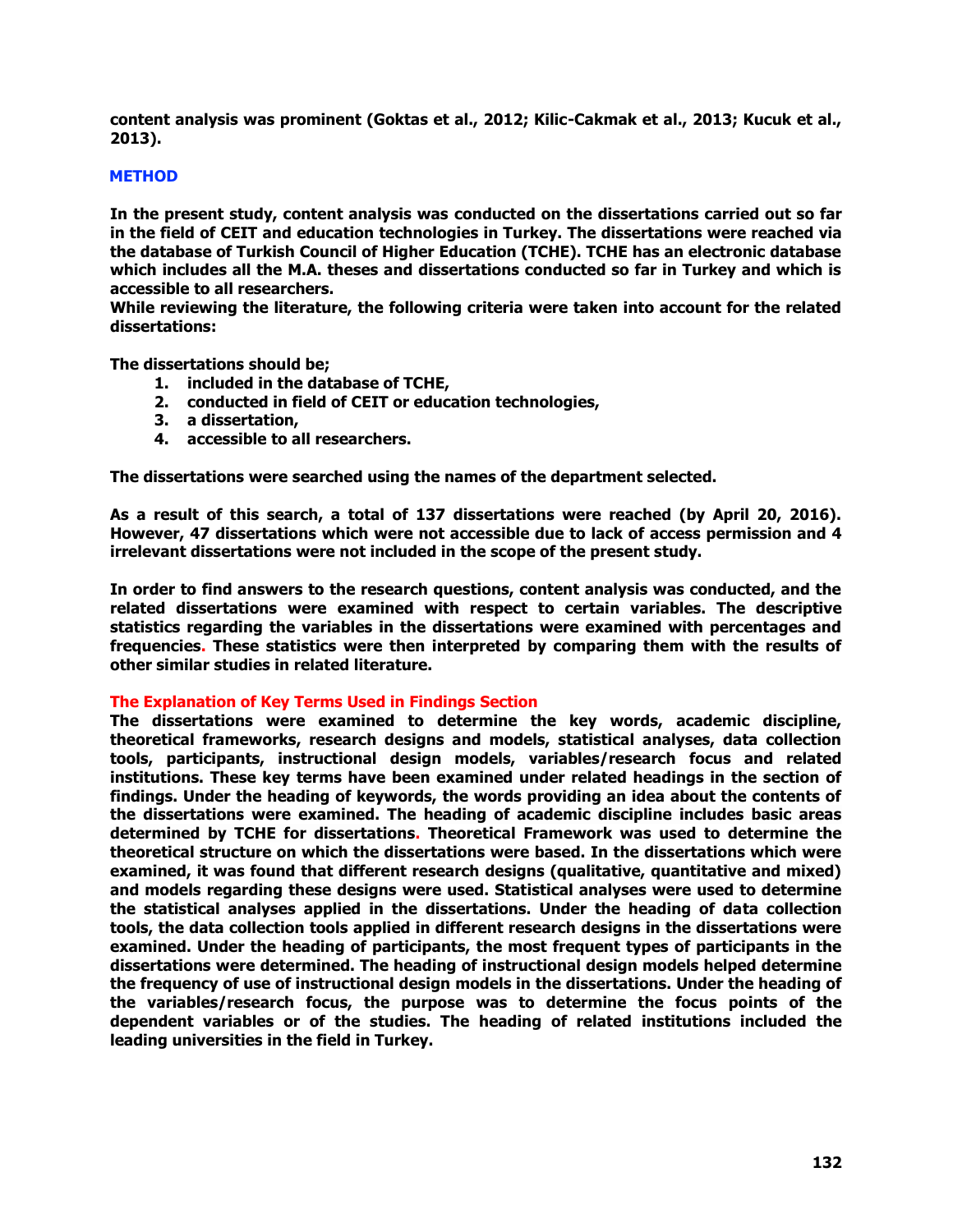

**Figure 1. Search process for the dissertations**

# **Reliability**

**According to the criteria determined via the dissertations obtained as a result of the review, a table was prepared, and each researcher analyzed the results separately and transferred them to their own tables. After then, these tables prepared by the researchers were compared; the differences were determined; and the related dissertations were examined again. As a result the inter-rater reliability of the coding was κ =.890. Altman (1991) proposed that the extent of agreement for Cohen's kappa can be qualified as poor (< 0.20), fair (0.21 to 0.40), moderate (0.41 to 0.60), good (0.61 to 0.80), and very good (0.81 to 1.00). Thus, the reliability of raters can be considered as very good. Content analysis ended arriving at a consensus on all the findings.**

# **FINDINGS AND DISCUSSION**

**In this part of the study, the results obtained have been presented and interpreted by comparing them with those of other studies in related literature.** 

#### **Keywords**

**In the study, the keywords used in the dissertations included in the scope of the present study were analyzed. It was seen that a total of 121 different keywords were used 384 times in the dissertations. It was also found that no keyword was used in 18 dissertations. Among the most frequent keywords was Online Learning, which was followed by ICT, Teacher Education and Special Education. Figure 2 presents the most common 20 keywords. The findings obtained in relation to online learning, ICT, teacher education and multimedia keywords are similar to those reported in other studies in literature conducted by Alper & Gulbahar (2009), Goktas and colleagues (2012), Kilic Cakmak and colleagues (2016), Kurt, Sahin Izmirli & Karakoyun (2009) and by Simsek and colleagues (2008, 2009).**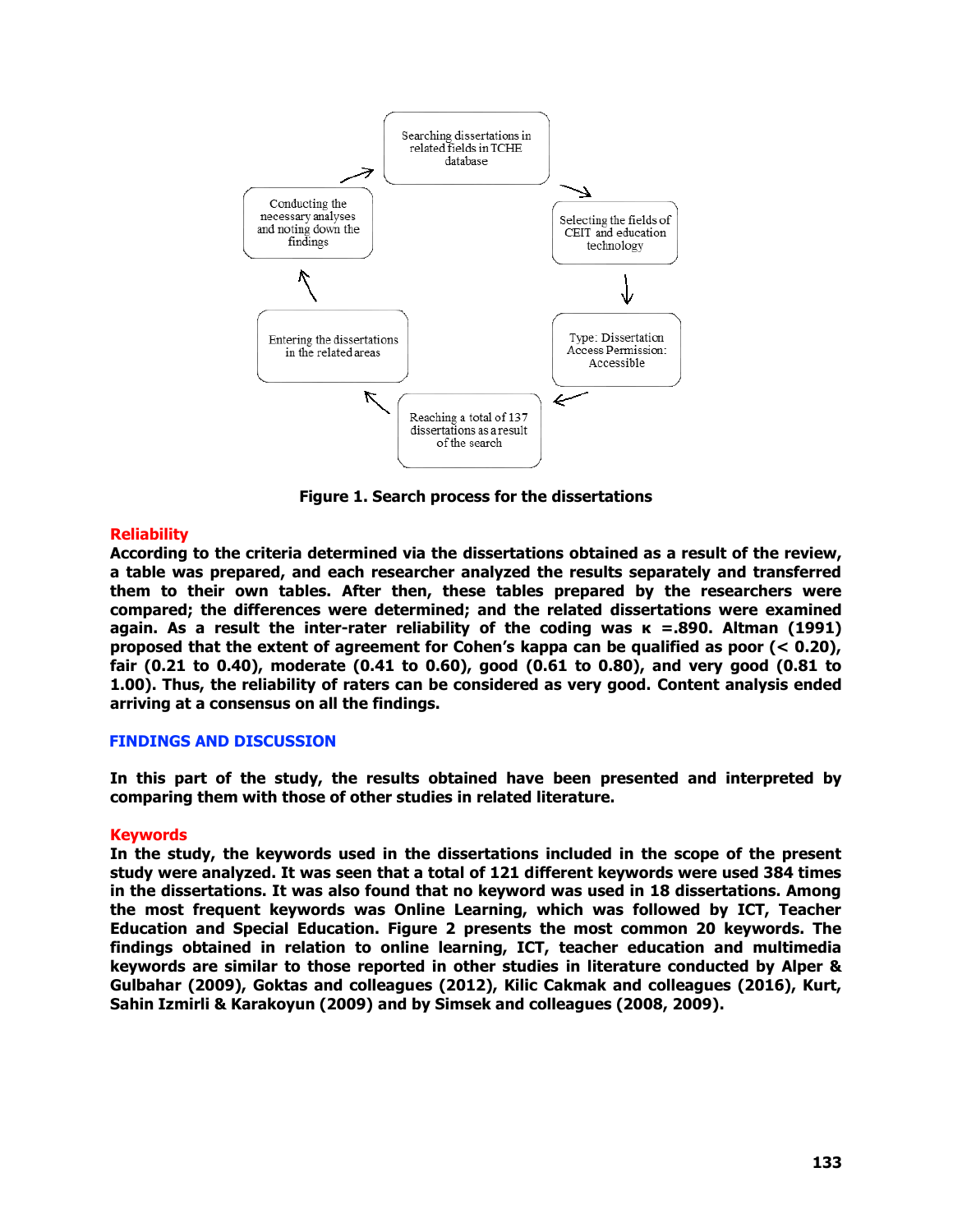

**Figure 2. Top 20 Keywords**

### **Academic Discipline**

**In the study, it was seen that the dissertations belonged to seven different disciplines. Most of the dissertations were found to belong to the discipline of Education and Training (80,6%). This result could be said to be an expected result when the dissertations conducted in the fields of CEIT and education technology are taken into consideration. The other disciplines that the dissertations belonged to were Science and Technology (11,5%), Computer Science and Control (3,6%) and Computer Engineering (1,8).** 

| <b>Table 3. Academic disciplines</b> |                  |            |  |  |  |
|--------------------------------------|------------------|------------|--|--|--|
| Discipline*                          | <b>Frequency</b> | Percentage |  |  |  |
| <b>Education and Training</b>        | 133              | %80,6      |  |  |  |
| <b>Science and Technology</b>        | 19               | %11,5      |  |  |  |
| <b>Computer Science and Control</b>  | 6                | %3,6       |  |  |  |
| <b>Computer Engineering</b>          | з                | %1,8       |  |  |  |
| Other**                              | 4                | 9/02,4     |  |  |  |
| <b>TOTAL</b>                         | $165***$         | 100        |  |  |  |

**\* The names of the academic disciplines belong to TCHE.** 

**\*\* The category of 'other' includes Health Education, Mathematics, Information Management** 

**\*\*\* One study may belong to more than one academic discipline.**

#### **Instructional Design**

**Of all the 137 dissertations examined, only 18 of them (13%) involved the use of an instructional design model. Among the instructional design models, ADDIE was prominent,**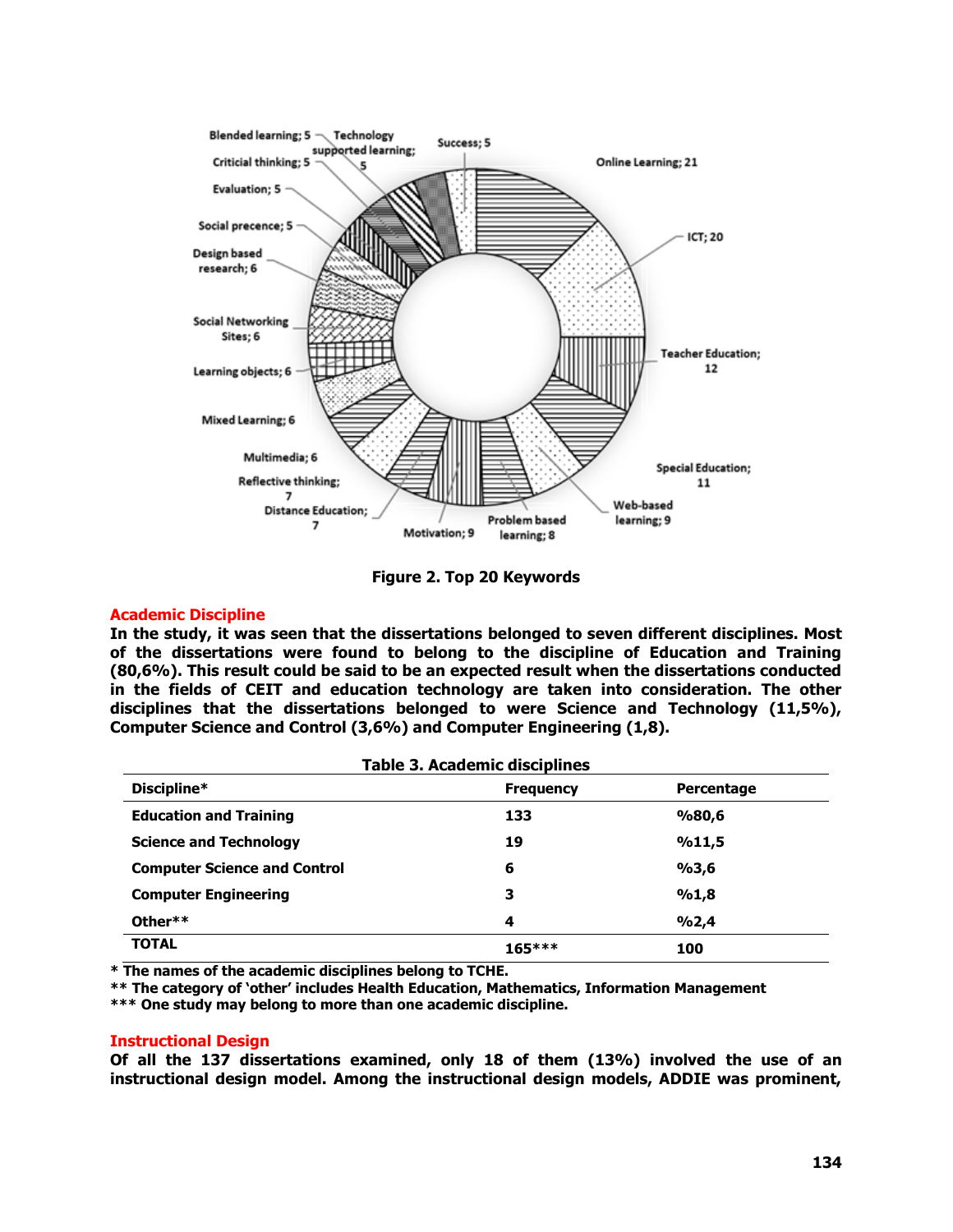**which was followed by ARCS motivation theory and other models. Table 4 presents the distribution of the instructional design models with respect to years.**

| <b>Table 4. Instructional Design Model</b>  |                |        |                |                |        |              |                         |                |                |                |                |
|---------------------------------------------|----------------|--------|----------------|----------------|--------|--------------|-------------------------|----------------|----------------|----------------|----------------|
| <b>Instructional</b><br><b>Design Model</b> | 2005           | 2007   | 2008           | 2009           | 2010   | 2011         | 2012                    | 2013           | 2014           | 2015           | Total          |
| <b>ADDIE</b>                                |                | $\sim$ | $\blacksquare$ | $\blacksquare$ | $\sim$ | $\mathbf{1}$ | $\overline{\mathbf{3}}$ | $\mathbf{1}$   | 1              | $\overline{2}$ | 8              |
| <b>ARCS</b>                                 | $\blacksquare$ | $\sim$ | $\blacksquare$ | 1.             | ٠      | ж.           | $\sim$                  | 1              | $\blacksquare$ | $\blacksquare$ | $\overline{2}$ |
| <b>Others</b>                               | ۰.             | $\sim$ | 1.             | $\blacksquare$ | 1.     | 1            | $\mathbf{2}$            | $\blacksquare$ | 2              | 1.             | 8              |

### **Theoretical/Conceptual Framework**

**According to Table 5, it was seen that approximately 46% of the dissertations examined were based on at least one theoretical ground. The most frequent theoretical grounds included multimedia learning theories, constructivism and Technology Acceptance Model (TAM). This finding obtained in relation to Constructivism, Collaborative learning and Social Constructivist Theory is consistent with the findings obtained in other studies reported in related literature (Bozkaya et al., 2012; Jaewoo & Woonsun, 2014). In all the dissertations, 29 different theoretical grounds did not belong to any group, so they were included in the category of 'other'. In 74 dissertations included in the scope of the study, no theory was found. Depending on this result, it could be stated that the dissertations were not based on a theoretical ground at all.** 

| Theory                                  | f*                      |
|-----------------------------------------|-------------------------|
| <b>Multimedia learning theories</b>     | 11                      |
| <b>Constructivism</b>                   | 10                      |
| <b>TAM</b>                              | 8                       |
| <b>Reflective thinking</b>              | 5                       |
| <b>Social Constructivist Theory</b>     | 3                       |
| <b>Diffusion of innovations theory</b>  | 3                       |
| <b>ARCS Motivation Theory</b>           | 4                       |
| <b>Critical thinking</b>                | $\overline{\mathbf{2}}$ |
| <b>Collaborative learning</b>           | 3                       |
| <b>Instructional Transaction Theory</b> | 2                       |
| <b>Case Based Learning</b>              | $\overline{\mathbf{2}}$ |
| <b>Others</b>                           | 29                      |

#### **Table 5. Theoretical/Conceptual Framework**

**\*One study may employ more than one Theoretical/Conceptual Framework**

#### **Research Design**

**The research designs used in the dissertations included in the scope of the present study were examined in three categories in terms of the methods used: qualitative, quantitative and mixed methods. Figure 3 presents the distribution of these categories.**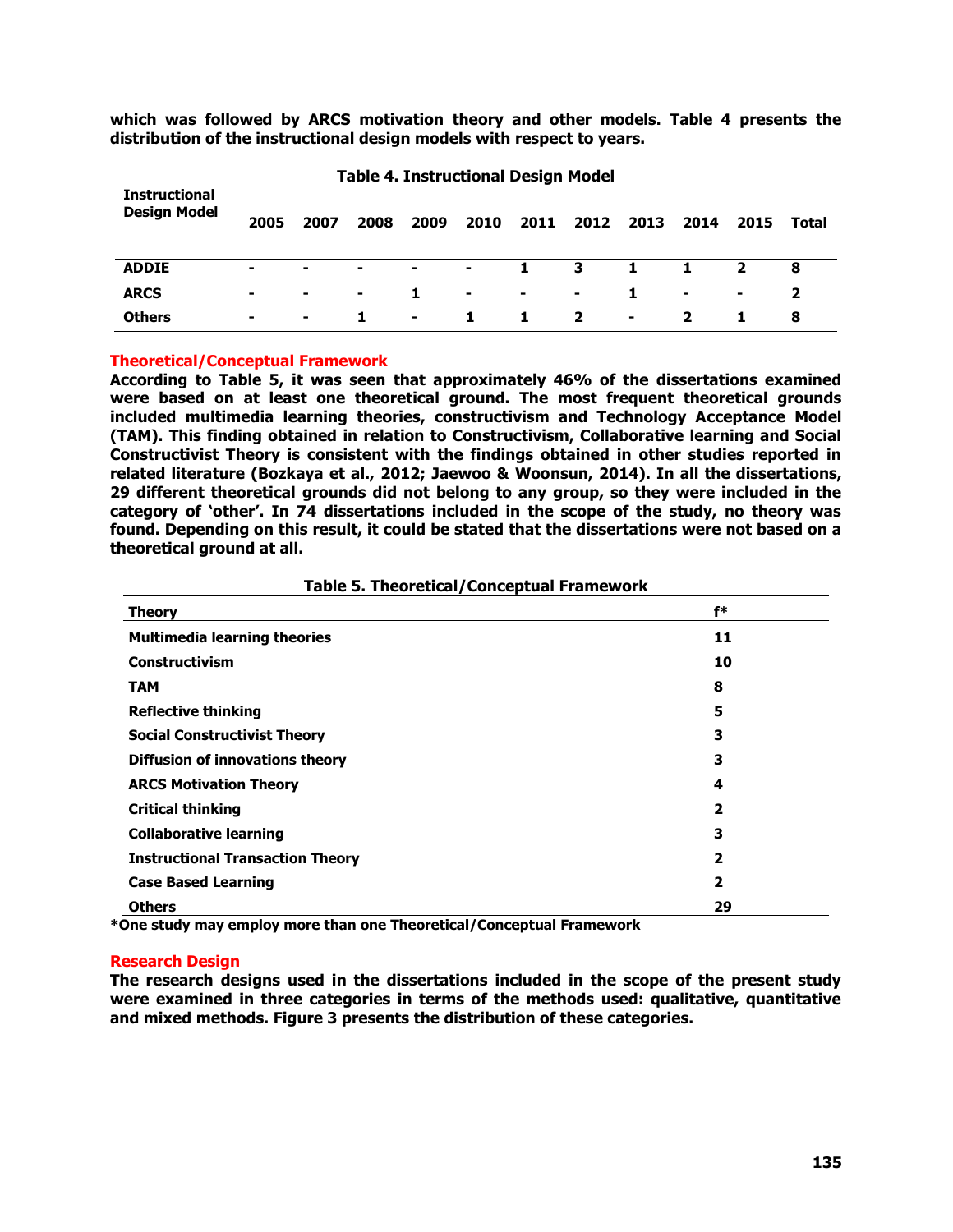

**Figure 3. Research designs in Dissertations**

**In the present study, the results of the analysis revealed that among the dissertations conducted in the fields of CEIT and education technology in Turkey, 52% of them were conducted with the mixed method (N=71); 33% of them with the quantitative method (N=45); and 15% of them were conducted with the qualitative method (N=21). On the other hand, in contrast with this finding, it is reported that the quantitative design was more common in all the review studies in related literature. The finding reported in literature that there is an increasing tendency towards the use of mixed method in studies (Bozkaya et al., 2012) supports the findings obtained in the present study.** 



**Figure 4. Distribution of research designs by years**

**According to Figure 4, it is seen that the first dissertation was conducted in the field in 2005. Also, no dissertation was conducted in the field in 2006, and the number of dissertations**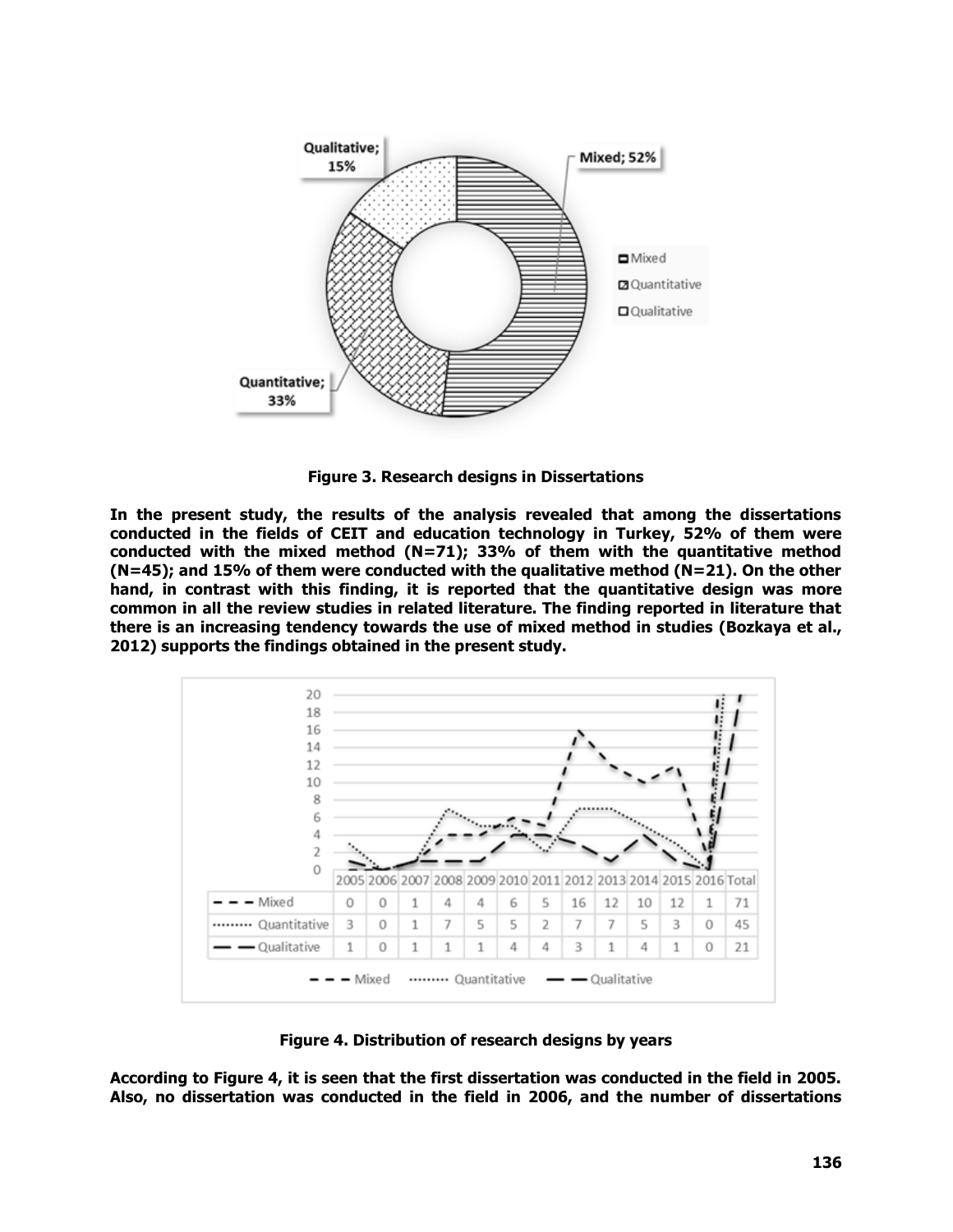**could be said to increase especially after 2008. In addition, it is seen that there has been a relative decrease in the number of dissertations in the last three years. However, this situation could be explained with the fact that some authors, as required by the publication policy of the TCHE database, do not want to allow access to their dissertations for three years. A total of 47 dissertations conducted in the past three years were not included in the scope of the present study due to lack of access permission.**

**When the dissertations were examined with respect to their research designs, it was seen that the mixed method was frequently used for years. Thus, the research design which could be said to be favored in the field was the mixed method. It could also be stated that dissertations with quantitative design were used similarly to a certain extent. It was found that the dissertations with the qualitative design was quite few in number until 2010 and that this design started to be popular to a certain degree after that year. This finding is consistent with the one obtained by Alper and Gulbahar (2009), who reported that there is a decrease in the number of qualitative studies. When the research designs used in the dissertations were examined with respect to the years, 2012 was the year when there was a considerable increase in the number of mixed and quantitative design studies.**

#### **Research Model**

**Under this heading, three basic research designs were examined, and the findings obtained have been presented by comparing them with those reported in related literature.** 



# **Figure 5. Distribution of Quantitative Methods by years**

**\* In the years not included in the Table, no study was conducted with a method.** 

**Among the dissertations examined within the scope of the study, the first one with the quantitative method was conducted in 2005. In these quantitative studies, the most frequent method was the survey method (N=43), while the least frequent one was the causal-comparative method (N=3). It was seen that the survey studies were followed by experimental studies. These findings are consistent with those obtained in other similar studies in related literature (Erdogmus & Cagiltay, 2009; Goktas et al., 2012; Kilic-Cakmak et al., 2013; Kurt et al., 2009; Kucuk et al.,**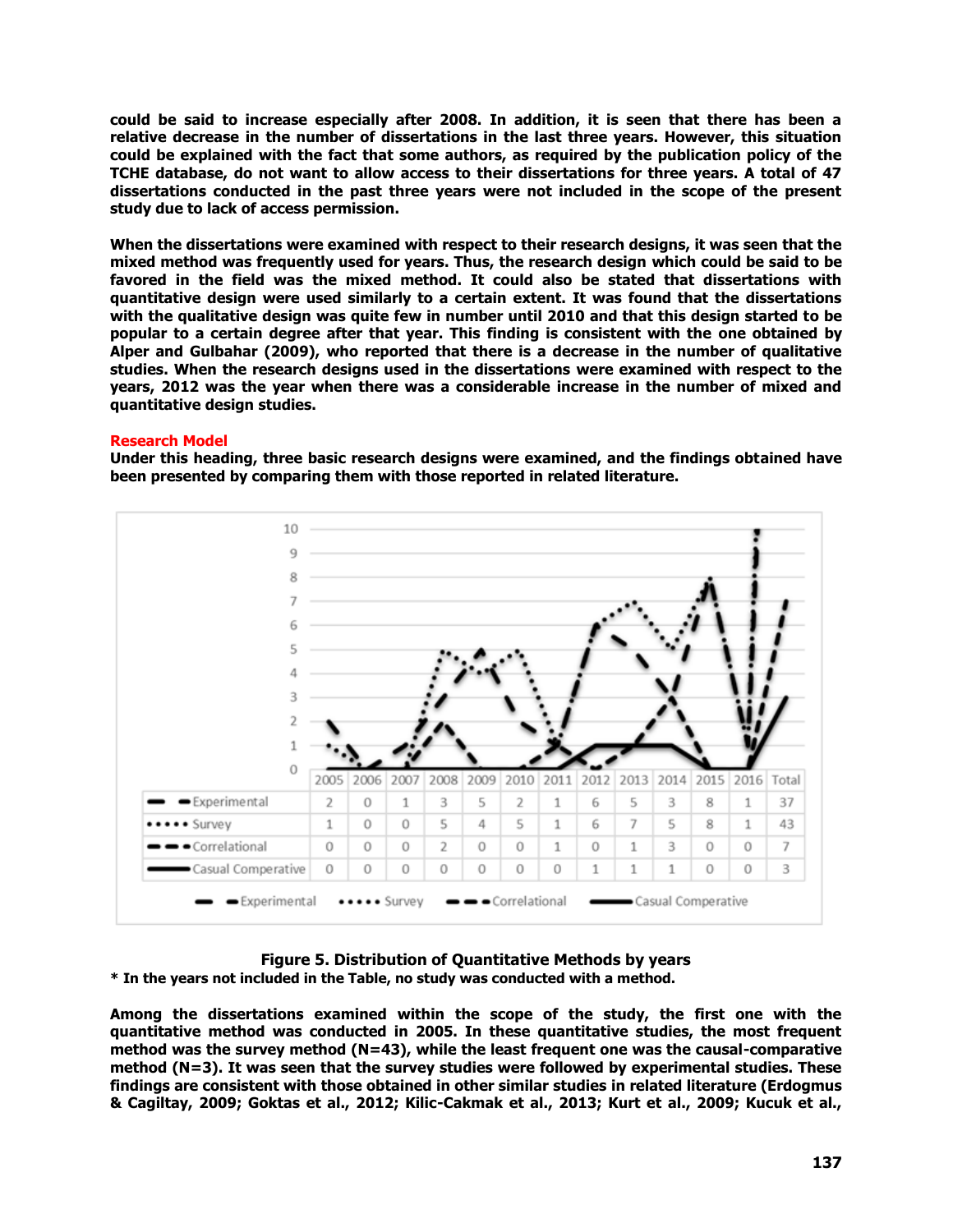**2013; Simsek et al., 2008). 2015 was the year when the number of studies conducted with quantitative methods was highest (N=16). When Figure 3 is examined, it could be stated that after 2012, there was a considerable increase in the number of studies conducted with the survey and experimental models.**



### **Figure 6. Distribution of Qualitative Methods by years**

**\* In the years not included in the Table, no study was conducted with a method.**

**In the dissertations examined within the scope of the study, the first study conducted with the qualitative methods was carried out in 2005. It was seen that the case study method was the most common method in studies conducted with quantitative methods (N=24). These findings are parallel to those obtained in other similar review studies in related literature (Goktas et al., 2012; Klein, 1997; Kucuk et al., 2013). When the Table is examined, it is seen that there was no study conducted with such qualitative methods as the embedded theory method and history research method.** 

**When the related literature is examined, it is seen that there are a number of classifications related to mixed methods. In a common typology developed for mixed methods, mixed method studies have a three-dimension typology: (1) Level of mixing (partially mixed versus fully mixed, (2) Time orientation (concurrent versus sequential), and (3) emphasis of approaches (equal status versus dominant status) (Johnson and Onwuegbuzie, 2004). In the present study, this classification was used for the dissertations conducted with the mixed method. In related literature, there was only one study using this classification for the analysis of mixed methods regarding distance learning.** 

| Table 6. Distribution of Classifications of Mixed Method |    |               |  |  |  |  |
|----------------------------------------------------------|----|---------------|--|--|--|--|
| <b>Mixed Method</b>                                      |    | $\frac{0}{0}$ |  |  |  |  |
| <b>Level of Mixing</b>                                   |    |               |  |  |  |  |
| <b>Partially</b>                                         | 49 | 69            |  |  |  |  |
| <b>Fully</b>                                             | 22 | 31            |  |  |  |  |
| <b>Time Orientation</b>                                  |    |               |  |  |  |  |
| <b>Concurrent</b>                                        | 46 | 65            |  |  |  |  |
| <b>Sequential</b>                                        | 25 | 35            |  |  |  |  |
| <b>Emphasis of Approaches</b>                            |    |               |  |  |  |  |
| <b>Equal Status</b>                                      | 39 | 55            |  |  |  |  |
| <b>Dominant Status</b>                                   | 32 | 45            |  |  |  |  |

**Table 6. Distribution of Classifications of Mixed Method**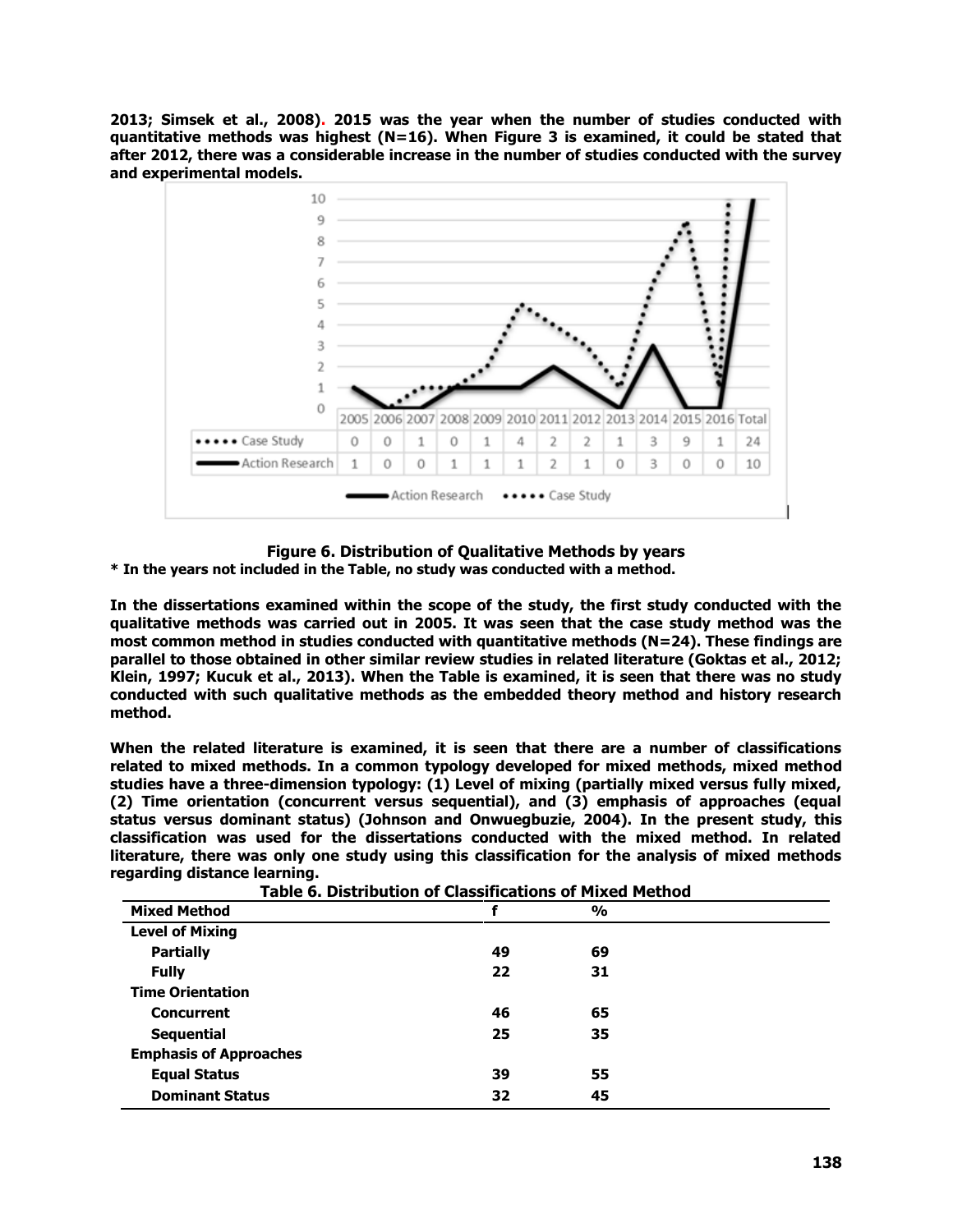**According to Table 6, in relation to the classification used, the studies conducted with the mixed method partially had a level of mixing. When examined with respect to time orientation, most of the mixed studies were "concurrent". There were six studies in which qualitative methods were used before quantitative methods, while in most studies, quantitative methods were used before qualitative methods (76%). When examined with respect to Emphasis of Approaches, mostly "Equal status" was found in the mixed dissertations. Quantitative methods were more frequent in mixed studies with dominant status. These findings demonstrate consistency in terms of level of mixing in the study carried out by Durak and colleagues (2016), while the findings differ with respect to time orientation and emphasis of approaches. The dissertations examined in the present study were mostly "sequential" in terms of "time orientation", while they had a "dominant status" with respect to "emphasis of approaches".** 

### **Tests and Analysis**

**Table 7 presents analyses of the analysis techniques (as numbers and percentages) in the dissertations examined within the scope of the present study. According to the data presented in the Table, descriptive statistics methods were used in 45% of the quantitative statistical tests, and inferential statistics methods were used in 55% of the quantitative statistical tests. This finding is consistent with the findings related to quantitative data analysis in related literature (Goktas et al., 2012; Kilic-Cakmak et al., 2013; Kucuk et al., 2013; Simsek et al., 2009). In qualitative data analysis, it could be stated that there was a balanced distribution between content analysis and thematic analysis.** 

**Table 7. Test and analysis**

|                                                                     |    | Table 7. Test and analysis                           |    |                                |    |  |  |  |  |
|---------------------------------------------------------------------|----|------------------------------------------------------|----|--------------------------------|----|--|--|--|--|
| QUANTITATIVE<br><b>Statistical Tests</b>                            |    |                                                      |    |                                |    |  |  |  |  |
|                                                                     |    | Inferential (55%)                                    |    |                                |    |  |  |  |  |
| Descriptive (45%)                                                   |    | Parametric (87%)                                     |    | <b>Non-Parametric</b><br>(13%) |    |  |  |  |  |
| <b>Tendency</b><br>Central<br>(Mean/Median/Mode)                    | 78 | t-test                                               | 49 | Chi-square                     | 3  |  |  |  |  |
| <b>Relative</b><br><b>Standing</b><br>(Percentage/z-score)          | 92 | <b>Variance Analysis</b><br>(ANOVA/MANOVA/MANCOVA)   | 68 | Mann Whitney<br>U              | 22 |  |  |  |  |
| <b>Variability</b><br>(Variance/Standard<br><b>Deviation/Range)</b> | 95 | <b>Reliability Analysis</b><br>(Cronbach's Alfa)     |    | <b>Wilcoxon Test</b>           | 6  |  |  |  |  |
| <b>Descriptive Statistics</b><br>11<br>(Non Specified)              |    | <b>Correlation (Pearson)</b>                         |    | <b>Kruskal Wallis</b>          | 11 |  |  |  |  |
|                                                                     |    | <b>Factor Analysis</b><br>(Confirmatory/Exploratory) | 34 |                                |    |  |  |  |  |
|                                                                     |    | <b>Regression Analysis</b>                           | 10 |                                |    |  |  |  |  |
|                                                                     |    | <b>Structural Equation Modeling</b><br>(SEM)         | 28 |                                |    |  |  |  |  |
| <b>QUALITATIVE</b>                                                  |    |                                                      |    |                                |    |  |  |  |  |
| <b>Content Analysis</b>                                             |    | 39 (46,4%)                                           |    |                                |    |  |  |  |  |
| <b>Thematic Analysis</b>                                            |    | 45 (53,6%)                                           |    |                                |    |  |  |  |  |

**\*One study may employ more than one statistical test**

**When Table 7 was examined, it was seen that most of the descriptive statistics belonged to the category of variability including the analyses of "Variance, Standard Deviation and Range", which was followed by the category of relative standing including the values of "percentage and z-score" and by the category of central tendency including such statistics as**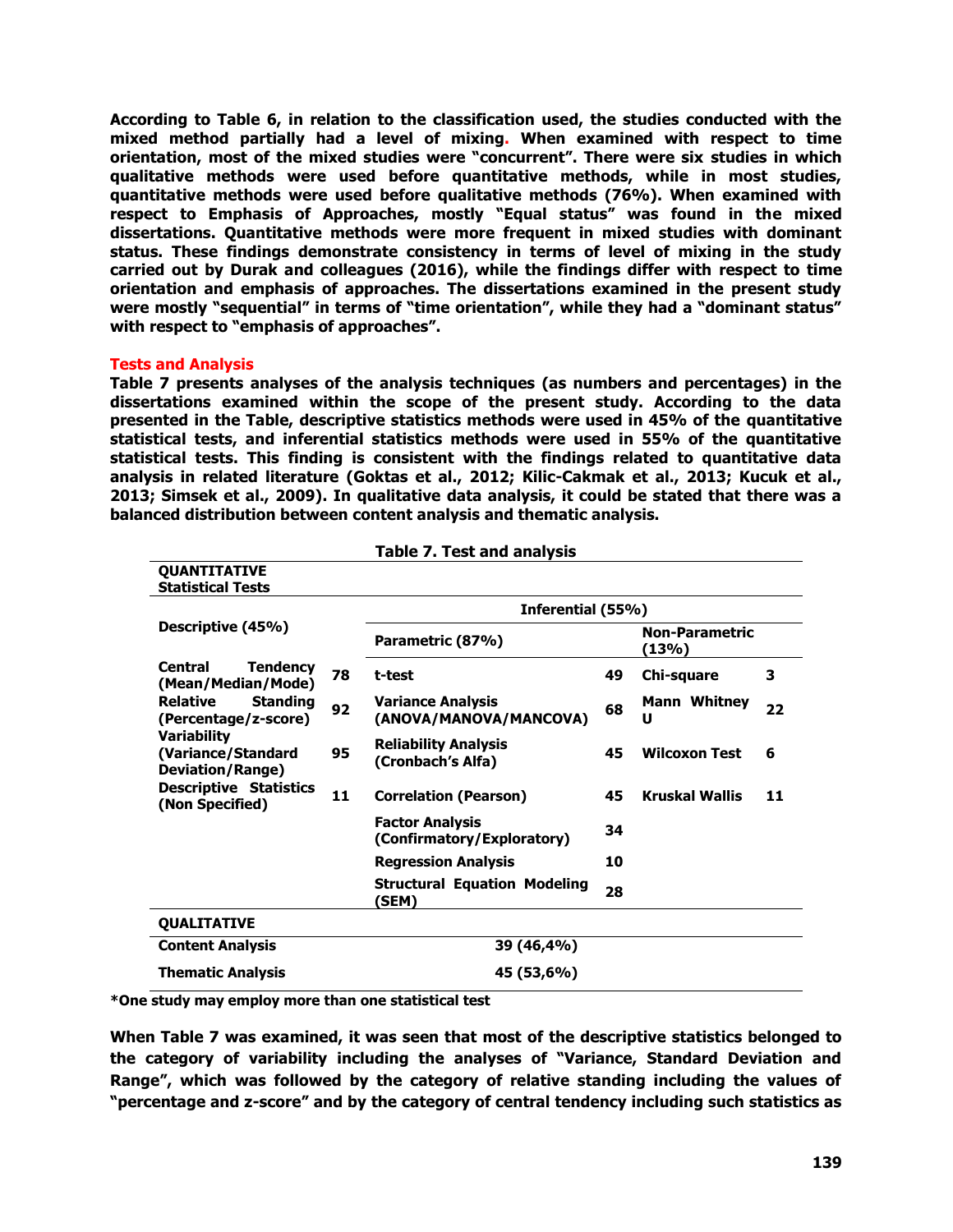**"mean/median and mode". All these findings are parallel to those reported in related literature (Goktas et al., 2012; Kucuk et al., 2013). Most of the inferential statistics included parametric tests. Among the parametric tests, the most common one was variance analysis, which was followed by t-test and Reliability Analysis. These findings are consistent with those reported in related literature (Goktas et al., 2012; Kilic-Cakmak et al., 2013; Kurt et al., 2009; Simsek et al., 2008, 2009). When non-parametric tests were examined, it was seen that Mann Whitney U test was used mostly, which was followed by Kruskal Wallis and Wilcoxon tests.** 

# **Data Collection Tools**

**Table 8 presents frequencies and percentages regarding the data collection tools used in the dissertations examined within the scope of the study.**

| <b>Table 8. Data Collection Tools</b> |                  |            |  |  |  |  |
|---------------------------------------|------------------|------------|--|--|--|--|
| <b>Data Collection Tools</b>          | <b>Frequency</b> | Percentage |  |  |  |  |
| <b>Interview</b>                      | 79               | %20,6      |  |  |  |  |
| <b>Scale</b>                          | 75               | %19,5      |  |  |  |  |
| Questionnaire                         | 63               | %16,3      |  |  |  |  |
| <b>Electronic documents-Log</b>       | 35               | %9,1       |  |  |  |  |
| <b>Focus Group</b>                    | 14               | %3,6       |  |  |  |  |
| <b>Documents</b>                      | 11               | %2,9       |  |  |  |  |
| <b>Others</b>                         | 35               | %9,1       |  |  |  |  |
| <b>TOTAL</b>                          | 385              | 100        |  |  |  |  |

**\*One study may employ more than one data collection tools**

**According to Table 8, the most popular data collection tool used in qualitative studies was interview (20,6%), while scale (19,5%) and questionnaire (16,3%) were the most frequent ones used in quantitative studies. These findings are consistent with those reported in related literature (Alper & Gulbahar, 2009; Baran, 2014; Bozkaya et al., 2012; Kilic Cakmak et al., 2016; Kilic-Cakmak et al., 2013; Kucuk et al., 2013; Sezer, 2013; Simsek et al., 2008, 2009).** 

# **Participants**

**Table 9 presents the frequencies and percentages regarding the participants in the dissertations examined within the scope of the present study.** 

| <b>Table 9. Participants</b>  |                         |            |  |  |  |  |  |
|-------------------------------|-------------------------|------------|--|--|--|--|--|
| <b>Participants</b>           | <b>Frequency</b>        | Percentage |  |  |  |  |  |
| <b>Undergraduate Students</b> | 84                      | 57,2       |  |  |  |  |  |
| K12-Students                  | 28                      | 18,8       |  |  |  |  |  |
| K12-Teachers                  | 15                      | 10         |  |  |  |  |  |
| <b>Academicians</b>           | 7                       | 4,7        |  |  |  |  |  |
| <b>Specialists</b>            | 5                       | 3,3        |  |  |  |  |  |
| K12-Administrators            | 4                       | 2,7        |  |  |  |  |  |
| <b>Adult Learners</b>         | $\overline{\mathbf{2}}$ | 1,3        |  |  |  |  |  |
| <b>Other</b>                  | 3                       | 2          |  |  |  |  |  |
| <b>TOTAL</b>                  | 148                     | 100        |  |  |  |  |  |

**\*One study may employ more than one target group**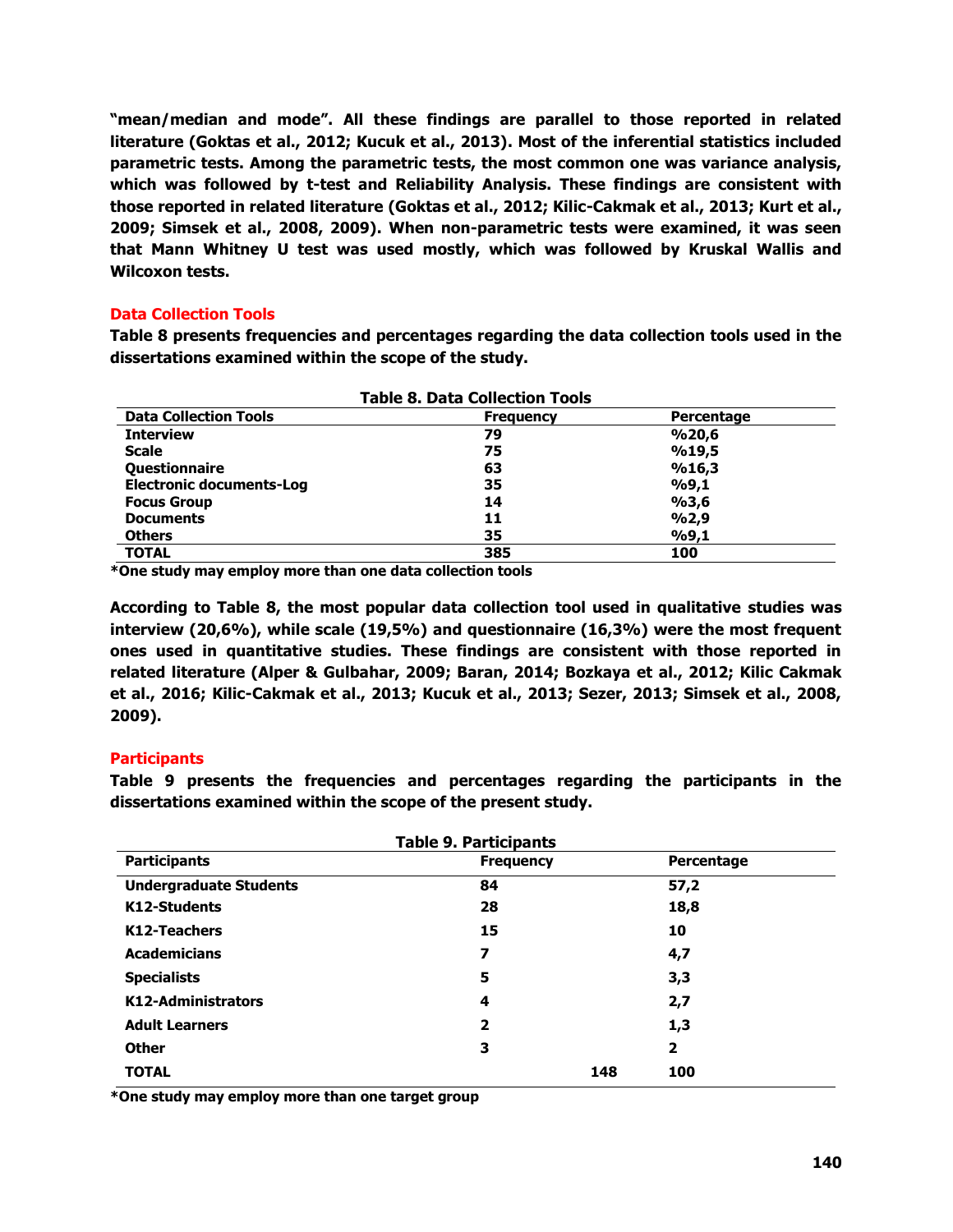**When the data presented in Table 9 are examined, it is seen that undergraduate students (N=84), K-12 students (N=28) and K-12 teachers (N=15) were in the first three places and that these groups constituted approximately 86% of all the participants. Such participants as police officers and special education students, who were used as participants only once, were categorized under the group named "Other". Undergraduate students and K-12 students, who were in the first two places were among the most popular groups of participants in other similar studies in related literature (Alper & Gulbahar, 2009; Bozkaya et al., 2012; Karoglu, 2015; Kilic Cakmak et al., 2016; Kilic-Cakmak et al., 2013; Kucuk et al., 2013; Sert, 2010; Simsek et al., 2008). The dissertations were also examined with respect to the size of the research samples, and it was found that most of the studies were conducted with fewer than 100 participants. This finding is parallel to those reported in related literature (Goktas et al., 2012; Kilic Cakmak et al., 2016; Kucuk et al., 2013).** 

### **Variables/Research Interests**

**The dissertations were categorized with respect to the dependent variables. Table 10 presents the related frequencies and percentages.** 

| Table 10. Variables / research interests |                  |            |  |  |  |  |  |
|------------------------------------------|------------------|------------|--|--|--|--|--|
| <b>Dependent Variables</b>               | <b>Frequency</b> | Percentage |  |  |  |  |  |
|                                          |                  |            |  |  |  |  |  |
| <b>Academic performance/success</b>      | 35               | %24,4      |  |  |  |  |  |
| <b>Attitude</b>                          | 28               | %19,4      |  |  |  |  |  |
| <b>Perception</b>                        | 15               | %10,4      |  |  |  |  |  |
| <b>Motivation</b>                        | 14               | %9,7       |  |  |  |  |  |
| <b>Satisfaction</b>                      | 5                | %3,5       |  |  |  |  |  |
| <b>Permanency</b>                        | 4                | 9/02,7     |  |  |  |  |  |
| <b>Readiness</b>                         | 3                | %2,1       |  |  |  |  |  |
| <b>Attendance in class</b>               | 3                | %2,1       |  |  |  |  |  |
| <b>Problem solving</b>                   | 3                | %2,1       |  |  |  |  |  |
| <b>Other</b>                             | 34               | %23,6      |  |  |  |  |  |
| <b>Total</b>                             | 144              | 100        |  |  |  |  |  |

**Table 10. Variables / research interests**

**According to Table 10, the most frequent dependent variable was "success" (24,4%) used in 35 studies. This variable was followed by "attitude" (19,4%) in 28 studies, "perception" (10,4%) and "motivation" (9,7%). The category of "Other" (23,6%) included such variables as awareness, difficulty, self-efficacy and social skills. It was seen that the most frequent dependent variables used in the dissertations were success and attitude. This finding is also consistent with those reported in related literature (Baran, 2014; Kurtoglu & Seferoglu, 2013).** 

# **Leading Contributor Institutions**

**Table 11 presents distribution of the institutions where the dissertations were conducted with respect to years.**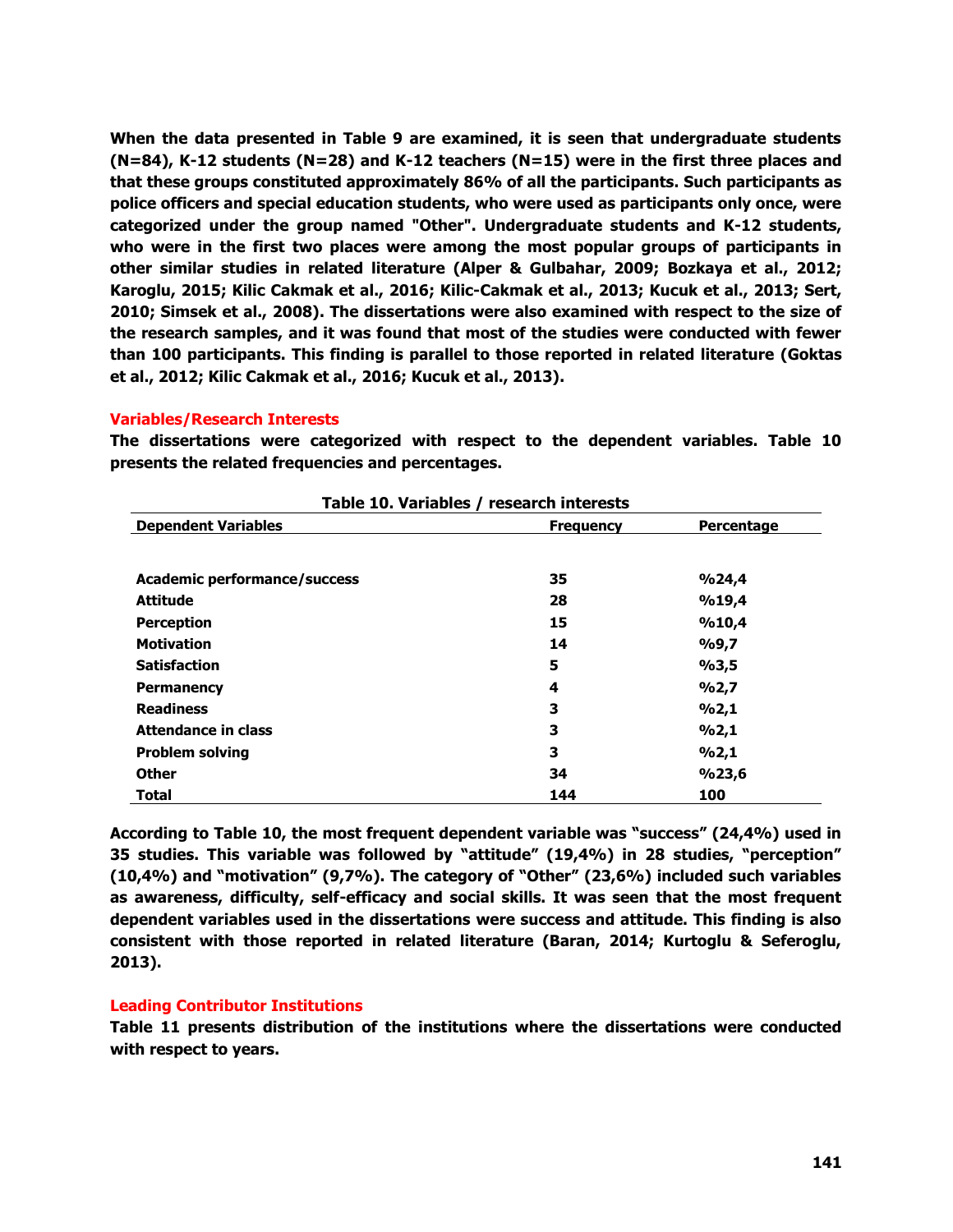|                                         | 2005 | 2007           | 2008           | <b>2009</b> | 2010         | 2011           | 2012           | 2013         | 2014        | 2015           | ٩F<br><b>R</b> | Total |
|-----------------------------------------|------|----------------|----------------|-------------|--------------|----------------|----------------|--------------|-------------|----------------|----------------|-------|
| <b>Anadolu University</b>               | 4    | 0              | 7              | 1           | 3            | 6              | 6              | 3            | 3           | 1              | 0              | 34    |
| <b>Middle East Technical University</b> | 0    | 2              | 2              | 4           | 3            | -6             | $142$          |              | 1           | $\mathbf{0}$   | 0              | 33    |
| <b>Hacettepe University</b>             | 0    | 0              | 0              | 1.          | 1.           | 3              | $\overline{2}$ | 6            | 6           | 0              | 0              | 19    |
| <b>Gazi University</b>                  | 0    | $\overline{2}$ | 1.             | 0           | $\mathbf{0}$ | 1.             | 1.             | 7            | 4           | 3              | 0              | 19    |
| <b>Ankara University</b>                | 0    | 0              | $\overline{2}$ | 4           | 1.           | $\overline{2}$ | 3              | 3            | $\mathbf 0$ | $\overline{2}$ | $\mathbf{0}$   | 17    |
| <b>Ataturk University</b>               | 0    | 0              | 0              | 0           | $\mathbf{0}$ | 0              | 0              | $\mathbf{0}$ | 4           | 9              | 1.             | 14    |
| <b>Marmara University</b>               | 0    | 0              | 0              | O           | $\mathbf{0}$ | $\mathbf o$    | $\mathbf{0}$   | $\mathbf{0}$ | $\mathbf 1$ | $\mathbf{0}$   | $\mathbf o$    | -1    |
| <b>Total</b>                            | 4    | 3              |                | 10          | 15           | 11             | 26             | 20           | 19          | з              |                | 137   |

#### **Table 11. Leading Contributor Institutions**

**According to Table 11, in terms of the number of dissertations conducted in the fields of CEIT and education technology, Anadolu University and Middle East Technical University (METU) took the lead. These two universities were followed by Hacettepe University, Gazi University and Ankara University. Anadolu University and METU were also reported to be among the first three universities with the highest number of M.A. theses. In addition, Anadolu University also ranked first in the studies conducted by Durak and colleagues (2016) and by Bozkurt and colleagues (2015) to examine the trends in distance learning. Depending on this result, Anadolu University could be said to be the leading university in Turkey in the field of education technologies as well as in the field of distance learning. According to Table 11, there was no private university among the first ten universities. This result could be explained with the fact that the number of education faculties in private universities is lower than those in state universities and that private universities are quite new to Turkey.** 

# **Limitations and Strengths**

**Leading Contributor**

**Within the scope of this study, the database of TCHE was examined, and a total of 137 accessible dissertations were reached. In addition, 47 dissertations which were not allowed to be accessible and four irrelevant dissertations were excluded from the scope of the study. In order to access the dissertations which did not have any access permission, the authors of the dissertations were contacted. However, the authors did not return at all. Therefore, the fact that the dissertations with no access permission were not included in the scope of the study and that there was only one dissertation accessed in 2016 could be regarded as the limitation to the present study.** 

**This study, which examined the dissertations conducted so far in the fields of CEIT and education technology in Turkey, is considered to be important not only because it aimed at revealing the current situation of studies carried out in the field of CEIT and education technology in Turkey but also because it was the first study conducting content analysis on the dissertations carried out in the field. In this respect, the findings obtained in the study are thought to act as a guide for future studies.**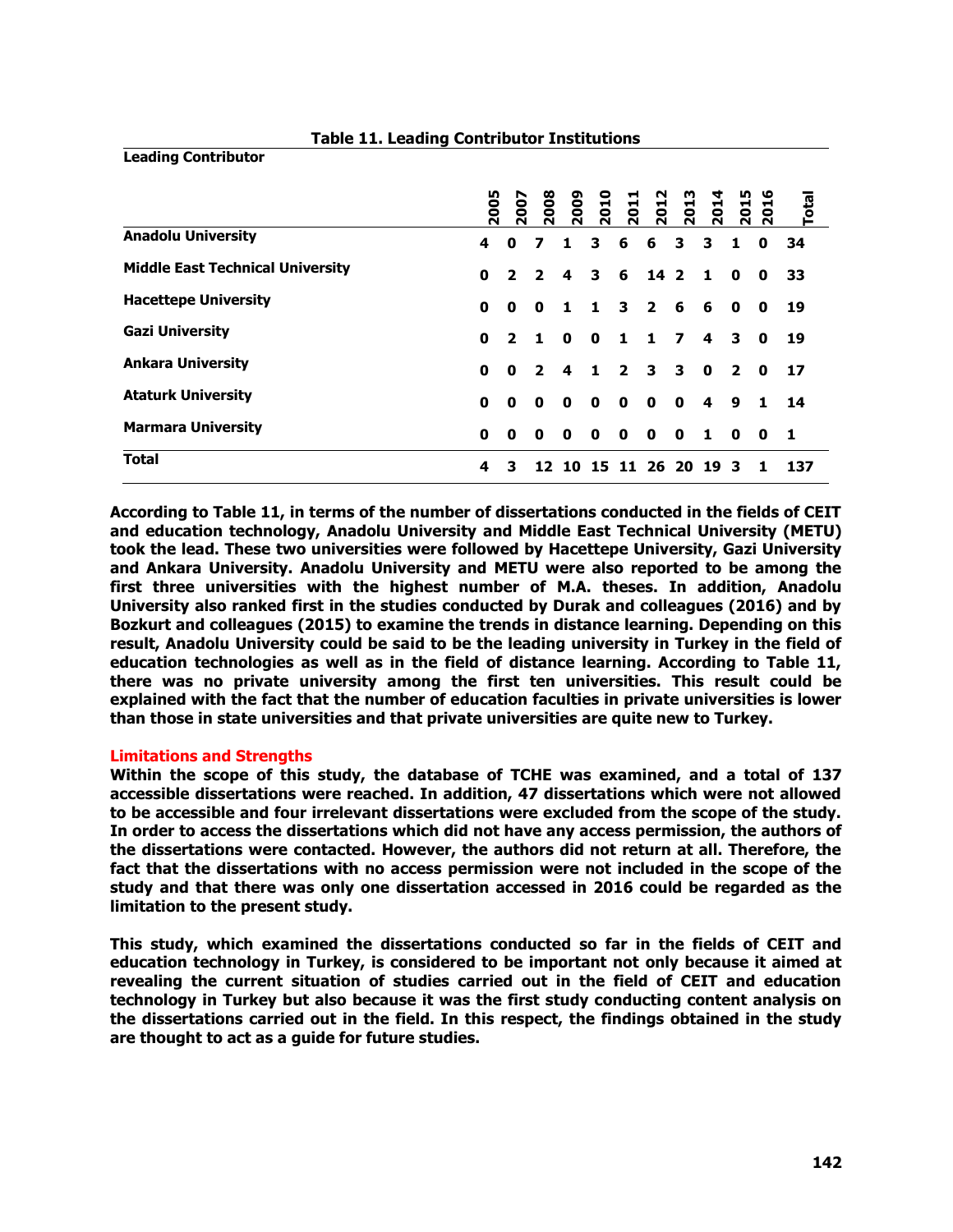#### **CONCLUSION AND DISCUSSION**

**The present study examined the dissertations carried out so far in the fields of CEIT and education technology in Turkey with respect to certain variables. In the study, a total of 137 dissertations with access permission were examined, and 47 dissertations were not included in the scope of the study due to lack of access permission. The results revealed that the most frequent academic discipline was Education and Training, which was followed by Science and Technology and Computer Science and Control, respectively. When the dissertations were examined with respect to "Keywords", it was seen that "Online Learning" was prominent, which was followed by ICT, Teacher Training and Special Education. This result was found consistent with those reported by other studies in related literature, and it could be stated that "online learning" is a popular research subject in the fields of CEIT and education technology. In the study, when the instructional design models used in the dissertations were examined, quite a low percentage was found (13%). Considering the fact that instructional design models are mostly used for developing a design or a material, it could be stated that there were not many designs or materials developed in the dissertations examined within the scope of the present study. In addition, one factor that prevents reaching the objectives of a curriculum is the unplanned organization of instructional design. In such an unplanned instructional process, not only instructors but also learners may face fairly difficult and undesirable situations. The most important factor for a successful curriculum is planning and designing that curriculum step by step using an appropriate method (Uysal & Gurcan, 2004). In one study reporting that online learning led to ineffective results, Durak (2014) pointed out that lack of an instructional design model appropriate to online courses constituted one of the most important deficiencies. In this respect, the dissertations carried out in the field of educational technologies could have included more instructional design models.**

**Of all the dissertations, 46% of them were based on at least one theoretical ground. It was seen that the biggest focus was on Multimedia learning theories and Constructivism, while lack of a theoretical ground in 74 dissertations could be regarded as a deficiency for the dissertations. Basing important studies like dissertations more on theoretical grounds could be said to make related studies stronger.**

**When the frequency of use of research designs was examined, it was seen that the most popular research design was the mixed design and that the least popular one was the qualitative design. It could be stated that there was an increase in the amount of use of mixed methods by years and that the popularity of mixed method as a research design continued. When the research designs used in the dissertations were examined with respect to years, it was found that 2012 was a year when the numbers of mixed and quantitative design methods increased considerably.** 

**In the studies conducted with quantitative methods, use of the survey model was the most frequent, while the causal-comparative analysis model was the least frequent. Survey and experimental models were found to be favored with a rate of 90% among all the quantitative designs. In the studies carried out with qualitative methods, the case study method was the most frequent. On the other hand, action research was found to have an important ratio among all the qualitative studies. For the dissertations conducted with mixed methods, a classification method based on three-dimension typology was used. In this classification, it was seen that especially the mixed method studies were partially mixed studies; that they were mostly preferred as "concurrent" studies in terms of time orientation; and that they were mostly studies with equal status.**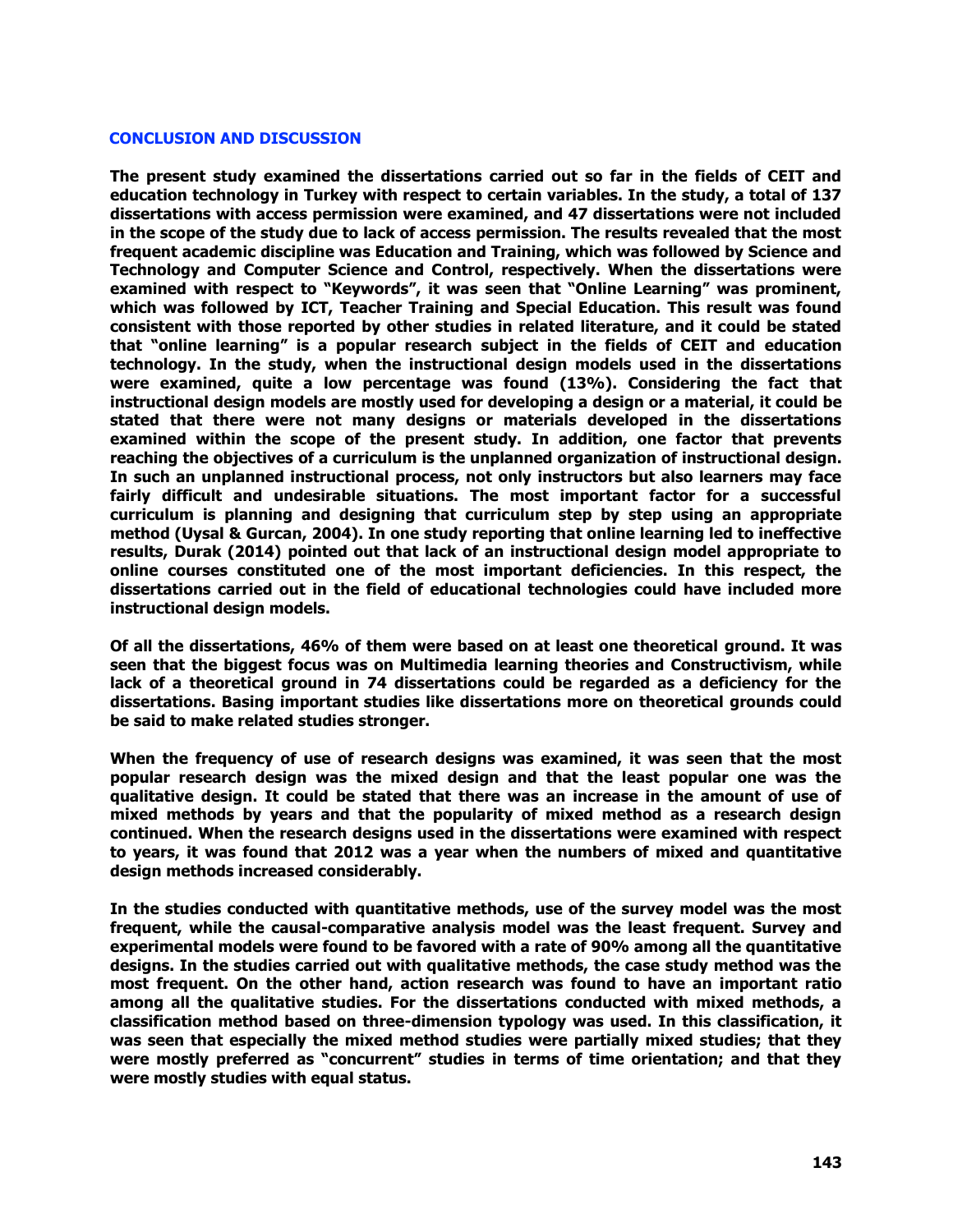**When the studies using quantitative data were examined with respect to "test and analysis", it was seen that there was a balance between descriptive and inferential statistics. In descriptive analyses, variance/standard deviation/range and percentage/z-score statistics were prominent, while in inferential analyses, variance analysis was more frequent. In addition, t-test was among the most popular parametric tests. When viewed from the perspective of qualitative analyses, there was a balance as well.**

**In the dissertations, interview was the most frequent data collection tool. This method of data collection was followed by such quantitative data collection tools as scale and questionnaire. These results are consistent with those reported in related literature. In the dissertations, the most popular group of participants included undergraduate students, who were followed by K-12 students and K-12 teachers. Depending on these results parallel to these in related literature, it could be stated that undergraduate students constituted the most popular group of participants.** 

**When the "variables/research interests" in the dissertations were examined, it was seen that success, attitude, perception and motivation were the variables most frequently investigated. Considering the fact that the variable of success was used frequently in studies in related literature, this variable could be said to be the leading one measured in the field of education. In the present study, which examined the dissertations in the fields of CEIT and education technology, the universities where the dissertations were conducted were gathered under the heading of "leading contributors". Anadolu University and METU ranked the first two universities, and it was seen that there was no private university in the list.** 

**In the light of the findings obtained in the present study, the following implications should be taken into consideration in future research:**

**If researchers make use of the findings obtained in the present study in their thesis studies in the field of CEIT and education technologies, then it will be possible to develop a comprehensive understanding in relation to these fields.** 

**In the dissertations examined within the scope of this study, it was seen that instructional design models were not much frequently used. However, this situation cannot be said to be expected for studies to be conducted in the fields of CEIT and education technology. Therefore, in studies to be conducted in these fields, it is important to develop a design/system appropriate to instructional design models so that good-quality studies could be designed. Similarly, it could be stated that the dissertations were not based on a theoretical ground at all. Researchers who will conduct studies in the field of education technology could focus more on the use of theory/concept with an inter-disciplinary approach.** 

**In the dissertations examined within the scope of this study, it was found that the participants were mostly undergraduate students. For the purpose of obtaining more comprehensive and various findings in the fields of CEIT and education technology, it could be stated that there is a need for studies that focus on different participants.** 

**In the dissertations, it was found that the mixed method was more popular, which is suggested to continue in future studies. In this way, when the number of studies conducted with the mixed design (combining quantitative and qualitative designs) increases, this will lead to stronger research findings.** 

**Lastly, it is thought that universities should encourage both practical and theoretical studies in the field of education technology. This will allow testing and adapting new technologies**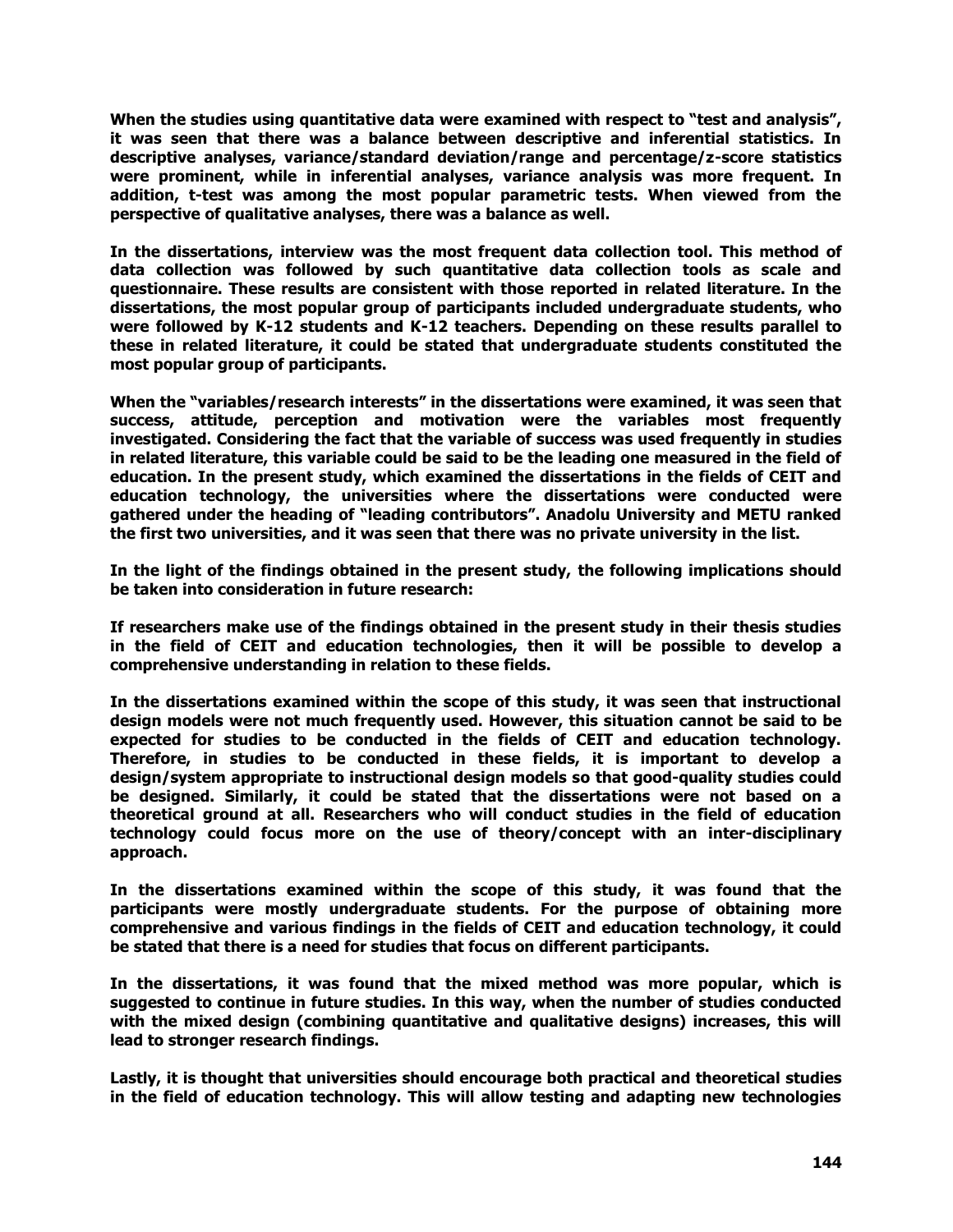**into education. Integration of appropriate technologies into educational activities could result in positive developments in students' success, attitudes and expectations.** 

**AUTHORS' NOTE: This research did not receive any specific grant from funding agencies in the public, commercial, or not-for-profit sectors.**

### **BIODATA and CONTACT ADDRESSES of AUTHORS**



**Gurhan DURAK is Assistant Professor of Computer Education and Instructional Technology at Balikesir University. Dr. Durak gained his Ph.D. in Distance Education at Anadolu University at December, 2013. His academic interest areas are open and distance learning, social learning networks, support services in distance education, online learning and administration of distance education He has over than 20 journal articles published in international indexes, 1 international book chapter and other national and international articles, papers submitted to international meetings.**

**Gurhan DURAK Balıkesir University, 10100, Balıkesir, Turkey Phone: +90 2662412762- 150 E-mail: gurhandurak@balikesir.edu.tr**



**Serkan CANKAYA is Assistant Professor of Computer Education and Instructional Technology at Balikesir University. Dr. Cankaya received his BA in Computer Education Department at Middle East Technical University and MS in Computer Education & Instructional Technology Department at Balıkesir University. He gained his Ph.D. in Computer Education & Instructional Technology Department at Anadolu University at June, 2013. His academic interest areas are social learning networks, educational multimedia, open and distance learning, online learning and special educational technology. He has journal articles published in international indexes, papers submitted to international meetings.**

**Serkan CANKAYA Balıkesir University, 10100, Balıkesir, Turkey Phone: +90 2662412762- 150 E-mail: [serkancankaya@balikesir.edu.tr](mailto:serkancankaya@balikesir.edu.tr)**



**Eyup YUNKUL is an Assistant Professor at Necatibey Faculty of Education, Balikesir University. Dr. YUNKUL received M.S degree in Computer Education & Instructional Technology Department at Balıkesir University. He gained his Ph.D. in Educational Curriculum and Instruction at February, 2014. His academic interest areas are educational social network, educational multimedia, open and distance learning, online learning and use of internet in education. He has journal articles published in international indexes, papers submitted to international meetings.**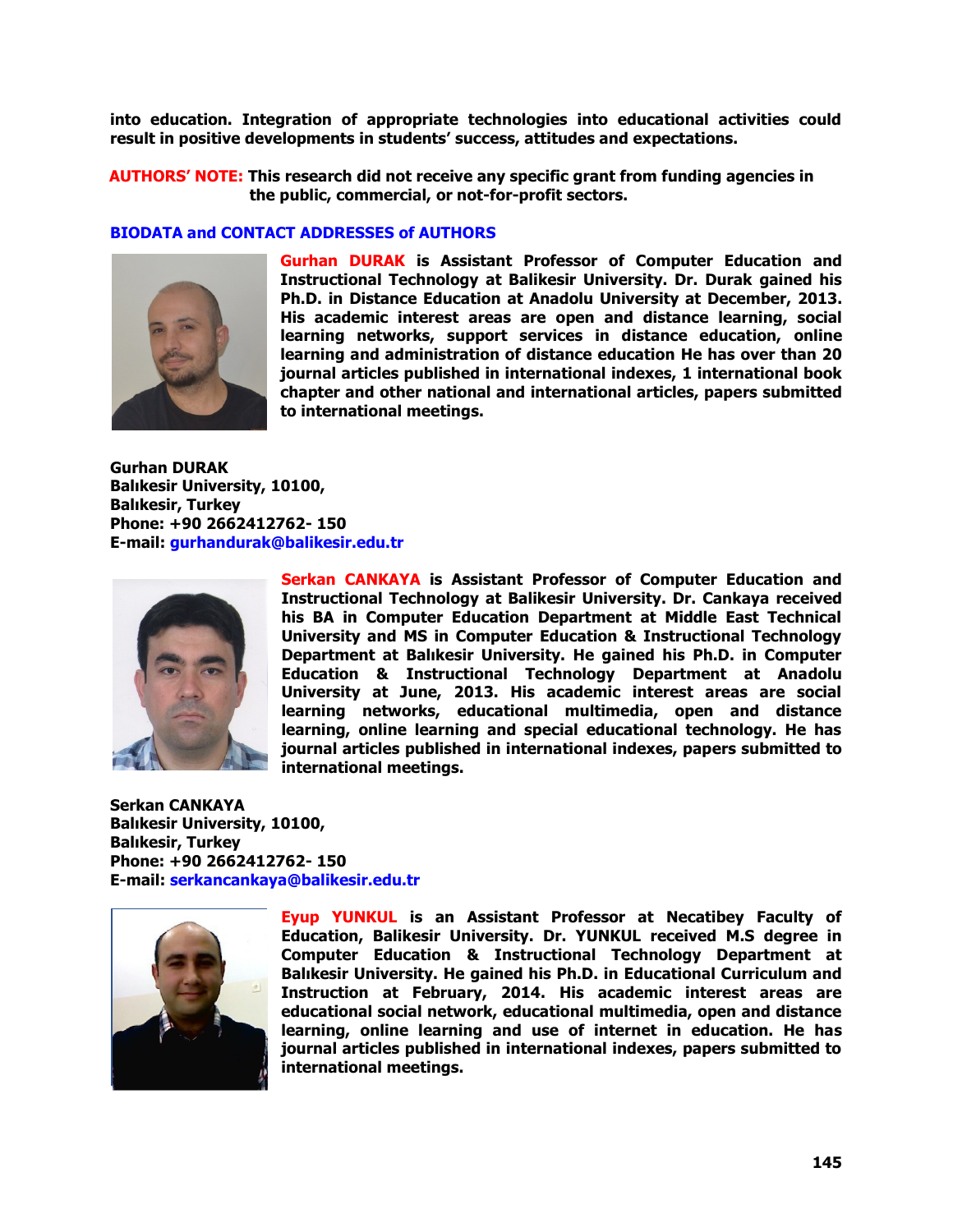**Eyup YUNKUL Balıkesir University, 10100, Balikesir, Turkey Phone: +90 266 241 27 62-150, E-mail: [eyunkul@balikesir.edu.tr](mailto:eyunkul@balikesir.edu.tr)**



**Zeynel Abidin MISIRLI is an Assistant Professor of Computer Education and Instructional Technology at Necatibey Education Faculty, Balıkesir University. Dr. Mısırlı gained his Ph.D. in Computer Education and Instructional Technology at October, 2013. His academic interest areas are technology integration, technology standards, social media analysis, big data, learning management systems and e-learning. He has 8 journal articles published in international indexes, 2 national book chapters and other national and international papers submitted to international meetings. Besides several articles and papers, he is also serving as a reviewer in many national and international journals.**

**Zeynel Abidin MISIRLI Balıkesir University, 10100, Balıkesir, Turkey Phone: +90 2662412762, E-mail: [abidin@balikesir.edu.tr](mailto:abidin@balikesir.edu.tr)**

### **REFERENCES**

- **Alamin, A.a., Shaoqing, G., & Le, Z. (2015). The development of educational technology policies (1996-2012) lessons from China and the USA. International Education Studies, 8(6): 142–150. doi:10.5539/ies.v8n6p142**
- **Altman, D. G. (1991). Practical statistics for medical research. London: Chapman & Hall.**
- **Alper, A. & Gulbahar, Y. (2009). Trends and issues in educational technologies: A review of recent research in TOJET. Turkish Online Journal of Education Technology, 8(2): 2001–2002.**
- Baran, E. (2014). A review of research on mobile learning in teacher education. *Educational* **Technology & Society, 17(4): 17–32. doi:10.1007/s10639-011-9182-8**
- **Bozkaya, M., Erdem Aydin, I., & Genc Kumtepe, E. (2012). Research trends and issues in educational technology: A content analysis of TOJET ( 2008 – 2011 ). Turkish Online Journal of Education Technology, 11(2): 733–734.**
- **Bozkurt, A., Kumtepe, E. G., Kumtepe, A. T., Aydin, I. E., Bozkaya, M., & Aydin, C. H. (2015). Research trends in Turkish distance education: A content analysis of dissertations, 1986-2014. European Journal of Open, Distance and E-learning, 18(2).**
- **Durak, G. (2014). The effects of a distance education programming language course on student performance. Journal of Theory and Practice in Education, 10(1), 202–219.**
- **Durak, G., Cankaya, S., Yunkul, E., Urfa, M., Topraklıklıoglu, K., Arda, Y., Inam, N. (2017). Trends in Distance Education: A Content Analysis of Master's Thesis. The Turkish Online Journal of Educational Technology, 16 (1): 203-218.**
- **Erdogmus, F.U. & Cagiltay, K. (2009). Turkiye'de egitim teknolojileri alaninda yapilan master ve doktora tezlerinde genel egilimler. In M Akgul, E Derman, U Caglayan & A Ozgit (eds.). Proceedings of the 9th Academic Informatics Conference, Sanliurfa: Internet Teknolojileri Dernegi**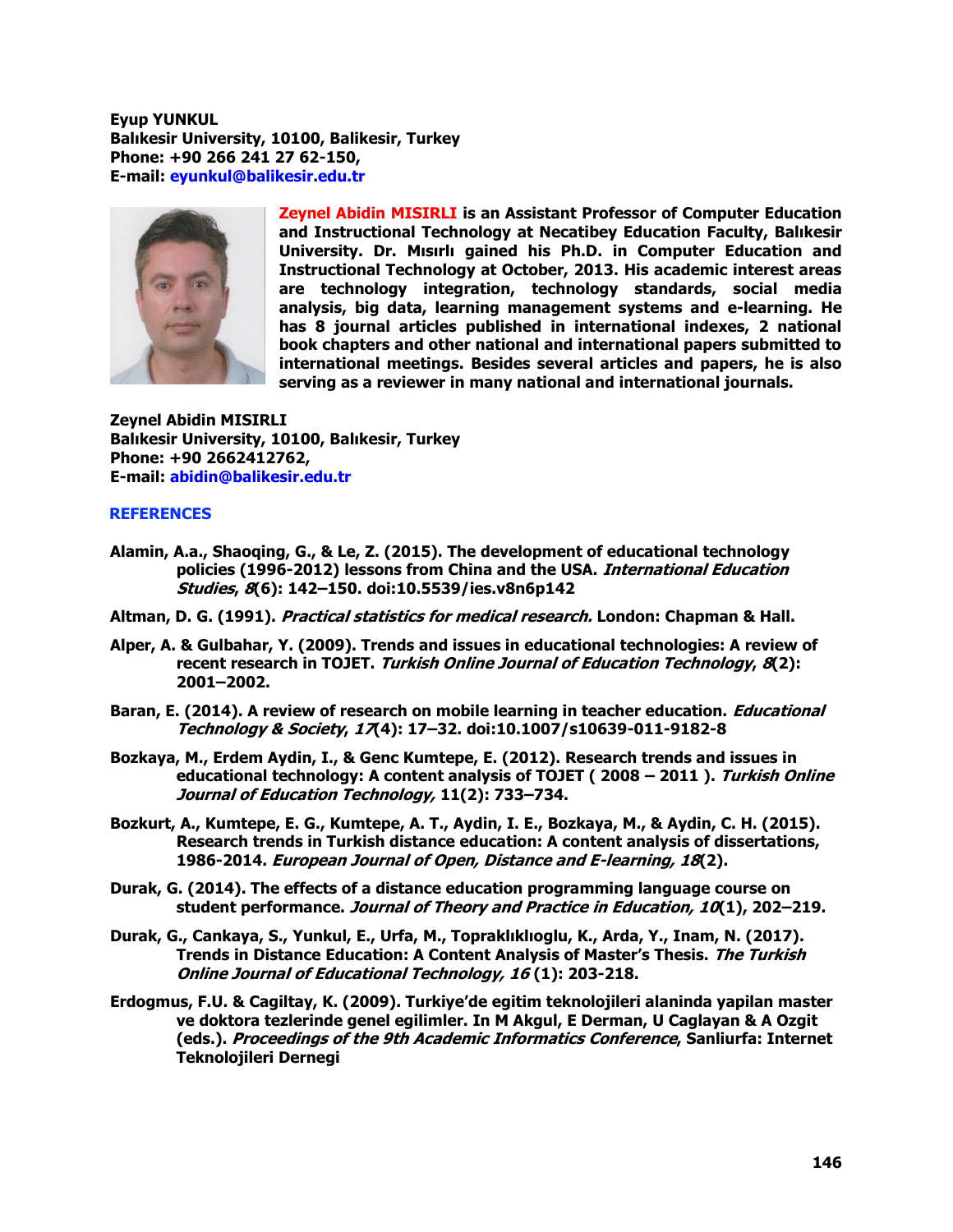- **Goktas, Y., Kucuk, S., Aydemir, M., Telli, E., Arpacik, O., Yildirim, G., & Reisoglu, I. (2012). Educational technology research trends in Turkey: A content analysis of the 2000- 2009 decade. Kuram ve Uygulamada Egitim Bilimleri, 12(1): 191–196.**
- **Hart, S.A. & Laher, S. (2015). Perceived usefulness and culture as predictors of teachers attitudes towards educational technology in South Africa. South African Journal of Education, 35(4): 01-13.**
- **Jaewoo, C. & Woonsun, K. (2014). Themes and trends in korean educational technology research: a social network analysis of keywords. Procedia - Social and Behavioral Sciences, 131: 171–176. doi:10.1016/j.sbspro.2014.04.099**
- **Januszewski, A. & Molenda, M. (2008). Educational technology: a definition with commentary (2nd ed). Mahwah, NJ: Lawrence Erlbaum.**
- **Karoglu, A.K. (2015). Mixed method research analysis in the field of instructional technology : 2005-2015. Ahi Evran Universitesi Kirsehir Egitim Fakultesi Dergisi, 16(2): 353-369.**
- **Kilic Cakmak, E., Ozudogru, G., Bozkurt, S.B., Ulker, U., Unsal, N.O., Boz, K., Bozkurt, O.F., Sonmez, E.E., Bastemur Kaya, C., Karaca, C., Bahadir, H., & Ustun Gul, H. (2016). 2014 yilinda egitim teknolojileri alanindaki yayimlanan makalelerin incelenmesi. Egitim Teknolojisi Kuram ve Uygulama, 6(1): 80-108.**
- **Kilic Cakmak, E., Cebi, A., Mihci, P., Gunbatar, M.S. & Akcayir ,M. (2013). A content analysis of educational technology research in 2011. Procedia - Social and Behavioral Sciences, 106: 74–83. doi:10.1016/j.sbspro.2013.12.010**
- **Kilic, E. & Karadeniz, S. (2004). The effects of gender and learning style on navigation strategy and achievement. Gazi Egitim Fakultesi Dergisi, 3: 129–146.**
- **Klein, J.D. (1997). ETR&D-development: An analysis of content and survey of future direction. Educational Technology Research and Development, 45(3): 57–62. doi:10.1007/BF02299729**
- **Kurt, A.A., Sahin Izmirli, O., & Karakoyun F (2009). Current trends in research in the field of computer education and instructional technologies. Recent Advances In Applied Mathematics And Computational And Information Sciences, 2: 338–343.**
- **Kurtoglu, M. & Seferoglu, S. (2013). Examination of studies conducted on teachers' technology usage published in Turkish journals. Journal of Instructional Technologies & Teacher Education, 2(3): 1–10.**
- **Kucuk, S., Yilmaz, R.M., Aydemir, M., Baydas, O., & Goktas, Y. (2013). Ogretim teknolojileri arastirmalarindaki yontemsel egilimler. In K Cagiltay & Y Goktas (Eds.). Ogretim Teknolojilerinin Temelleri: Teoriler, Arastirmalar, Egilimler, Ankara: Pegem Akademi.**
- **Lakhana, A. (2012). Tolerance of ambiguity in educational technology: A review of two social science concepts. MA Thesis. Montreal, Quebec, Canada: Concordia University.**
- **Lakhana, A. (2014). What is educational technology? An inquiry into the meaning, use, and reciprocity of technology. Canadian Journal of Learning and Technology, 40(3): 1– 41.**
- **Nye, B.D. (2015). Intelligent tutoring systems by and for the developing world: A review of trends and approaches for educational technology in a global context. International Journal of Artificial Intelligence in Education, 25(2): 177–203. doi:10.1007/s40593- 014-0028-6**
- **Sert, G. (2010). Articles in the field of instructional technologies published in Turkey: a content analysis. MA Thesis. Ankara: Hacettepe University.**